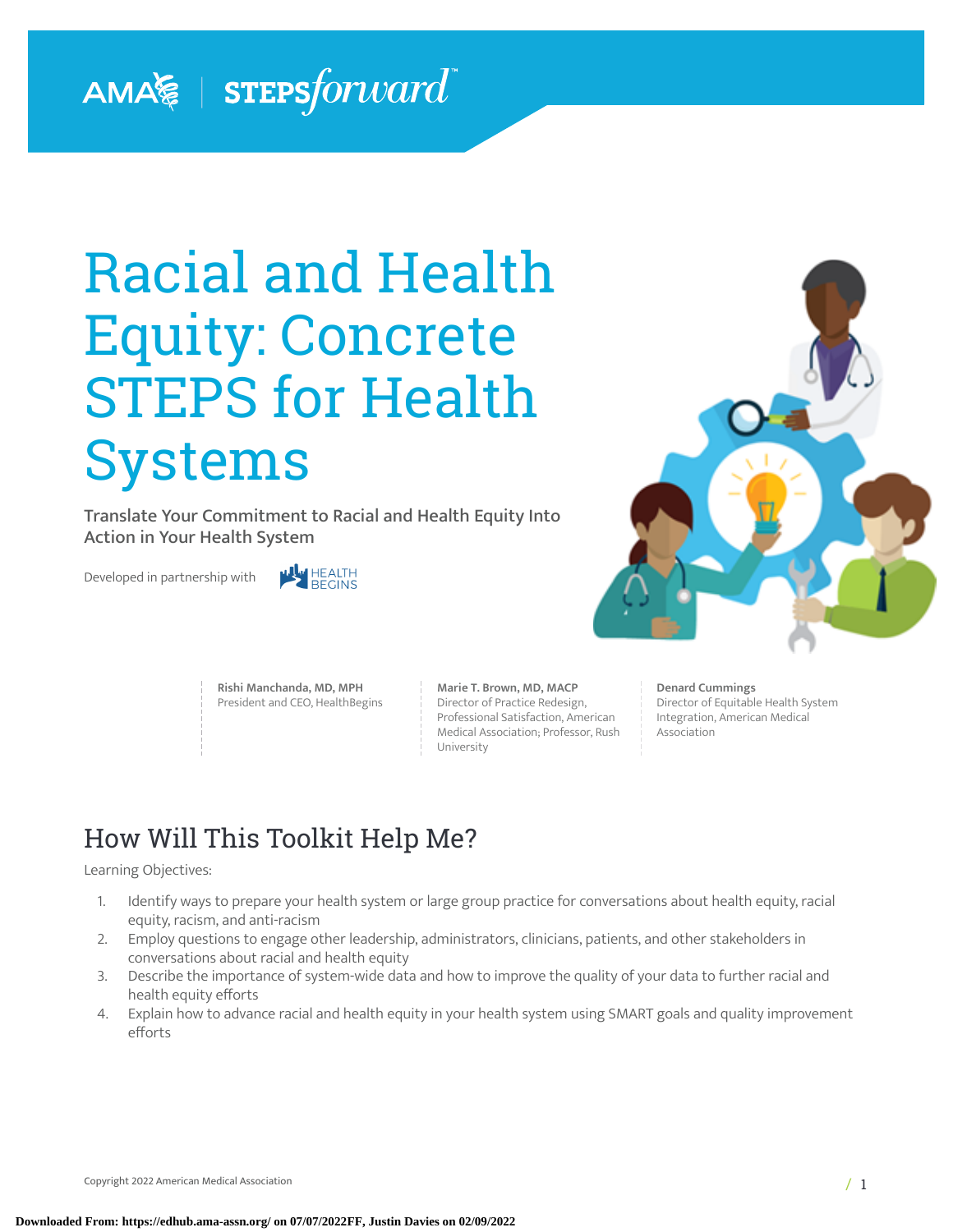# Introduction



#### **What is Health Equity?**

The World Health Organization defines health equity as "the absence of avoidable, unfair, or remediable differences among groups of people, whether those groups are defined socially, economically, demographically or geographically or by other means of stratification. 'Health equity' or 'equity in health' implies that ideally everyone should have a fair opportunity to attain their full health potential and that no one should be disadvantaged from achieving this potential."<sup>I</sup> Another valuable definition comes from Paula Braveman: "Health equity is the principle underlying a commitment to reduce—and, ultimately, eliminate—disparities in health and in its determinants, including social determinants. Pursuing health equity means striving for the highest possible standard of health for all people and giving special attention to the needs of those at greatest risk of poor health, based on social conditions. …Health equity means social justice in health (ie, no one is denied the possibility to be healthy for belonging to a group that has historically been economically/socially disadvantaged)." $^{\rm 2}$  $^{\rm 2}$  $^{\rm 2}$ Ultimately, health equity means optimal health for all, and is a goal all health care organizations, big and small, can work toward through their day-to-day work.

#### **How Can Health Systems Advance Health and Racial Equity?**

As the commitment to advance health equity and racial equity grows across many sectors, motivated physicians in medium and large health systems—ranging from physician groups and integrated delivery systems to hospital-affiliated outpatient practices and emergency and inpatient settings\*—may wonder how best to pursue these goals through their day-to-day work.

Now more than ever, you and your colleagues might be asking questions like:

• Do preventive screening rates, treatment recommendations, or other measures of the quality of our patient care differ by *race, ethnicity, and/or language?*

\*For the purposes of this document, we use the term "health system-affiliated practice" to describe care delivered by a team of health care professionals within or closely affiliated with mid and large health care delivery settings. These settings range from *large physician groups, clinically integrated networks, and <i>integrated delivery systems* to *large hospital-affiliated outpatient practices* and *emergency* and *inpatient* settings.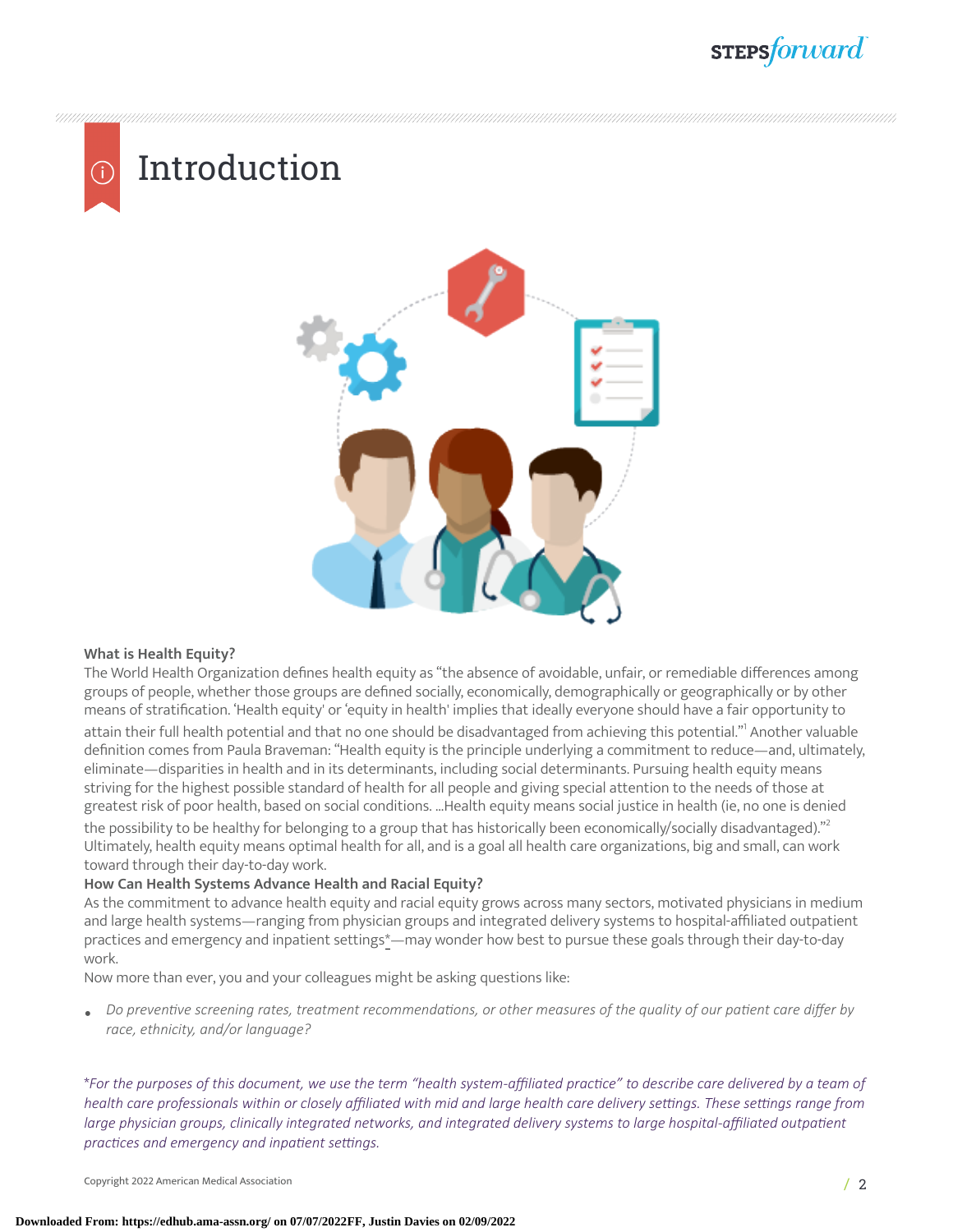

- Does everyone in our practice and health system understand how institutionalized racism shapes clinical practice, patients' *health outcomes, and the health of the community? How can we beer understand or deepen our understanding?*
- *Do all paents feel equally welcome by our employees and comfortable in our clinic?*
- *Does our health system's payer mix reflect or even exacerbate instuonalized racism?*

Leadership may desire to improve internal diversity, equity, and inclusion (DEI) initiatives, asking questions like:

- *Do all employees feel equally welcome and comfortable at work?*
- *Do our recruitment and hiring pracces consider diversity within our organizaon?*
- *Are our recruitment and hiring practices bringing in individuals* who *represent the patient population* we *serve?*
- How do internal DEI efforts for employees relate to our pursuit of health equity and racial equity for our patients and *community at large?*

Since health equity and racial justice are not only desirable outcomes but also ongoing interrelated processes, this toolkit adapts a practice transformation framework to offer 5 STEPS that can help motivated leaders move health systems forward to embed racial justice in their practices and advance health equity for clinicians, for patients, and for the communities served. Recognizing that the **path to [equity](https://jamanetwork.com/journals/jama/fullarticle/182232) and justice is a dynamic**, long-term journey, this toolkit focuses on initial catalytic STEPS and associated resources to translate that commitment to equity into action and make meaningful improvements that can produce concrete benefits to patients, clinicians, and other colleagues in their health systems. These recommended STEPS are part of a larger cycle of continuous learning, improvement, and accountability envisioned in the American Medical Association's [Organizational](https://www.ama-assn.org/about/leadership/ama-s-strategic-plan-embed-racial-justice-and-advance-health-equity) Strategic Plan to Embed Racial Justice and Advance Health Equity that seeks to advance equity through transformation efforts at the patient, organizational, community, and societal levels.

"As health care organizations, payers, and others focus on social determinants and population health, we have a responsibility to ask: To what degree are our approaches grounded in a framework that addresses structural racism and equity? If we can't answer that question with rigor and candor, even our most innovative solutions might perpetuate inequity and illness, not prevent it." $^{\text{3}}$  $^{\text{3}}$  $^{\text{3}}$ 

**—Rishi Manchanda, MD, MPH;** President and Chief Executive Officer, HealthBegins

For leaders who wish to disseminate a focused toolkit to specific departments or divisions, or individuals wanting to learn how to implement racial and health equity strategies in a smaller or solo practice, visit the related AMA STEPS Forward™ toolkit, Racial and Health Equity: [Concrete](https://edhub.ama-assn.org/steps-forward/module/2782426) STEPS for Smaller Practices.

# Five STEPS to Advance Racial and Health Equity in Your Health System

- 1. Commit as a Health System to Do the Work
	-
- 2. Start Shifting Organizational Norms and Practices by Learning About What You Don't Know

- 3. Get a Handle on Your Data
- 4. Develop a Shared, Clear, Compelling Vision and Goals for the Entire System
- 5. Launch Targeted Improvement Efforts Across the System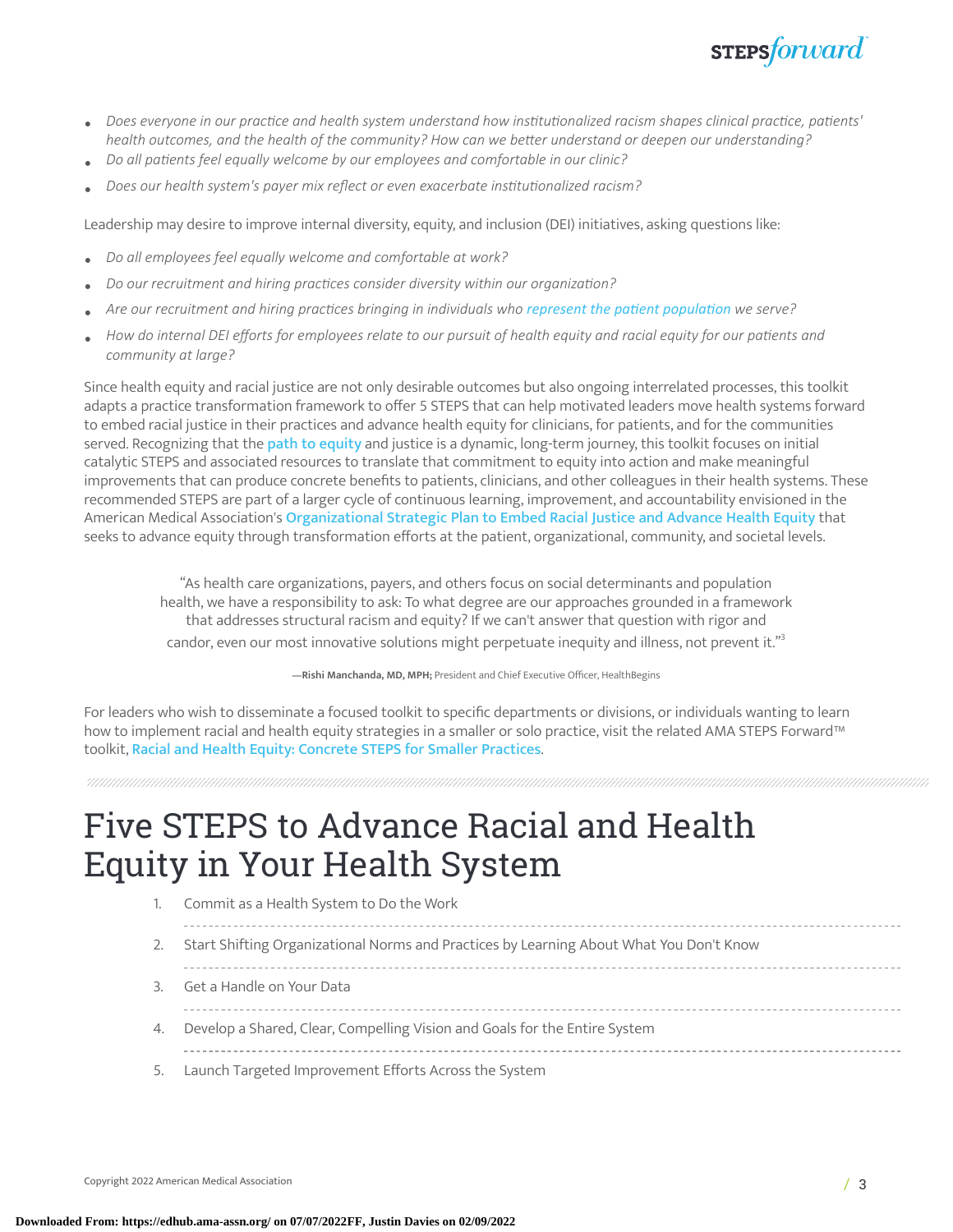## Commit as a Health System to Do the Work

Like every organizational transformation effort, advancing racial justice and health equity requires leadership. It also requires courage—courage to approach this work with [genuine](https://www.netimpact.org/blog/talking-about-race) respect, to facilitate and create a safe space for difficult conversations, to find comfort in [discomfort](https://www.tolerance.org/sites/default/files/general/TT%20Difficult%20Conversations%20web.pdf), and to commit to meaningful action.

Committing to do the work—and then actually doing it—may start with you, whether you are a C-suite leader of a major health system, the manager or medical director of a division or department, or a frontline clinician within the health system.

Health system commitment occurs in 2 phases that could take place simultaneously or sequentially.

#### **Phase 1: Establish Where You Are by Asking Questions**

A good place to start is by asking questions. Talking about racism, racial justice, or health equity in clinical practice may make some of your colleagues and other stakeholders uncomfortable. While it's important to approach conversations about racial equity with respect and candor, expect discomfort and even some degree of conflict. After all, advancing racial justice and health equity in clinical practice involves challenging norms and interrupting patterns that maintain structural disadvantages from patient-facing issues such as access to care and population health management to organizational issues such as hiring, advancement, and pay equity. $^4$  $^4$ 

One way to overcome the discomfort inherent to racial equity work is to spend some time absorbing the [Learning](http://www.thempra.org.uk/social-pedagogy/key-concepts-in-social-pedagogy/the-learning-zone-model/) Zone model or reviewing this [guide](https://www.tolerance.org/sites/default/files/general/TT%20Difficult%20Conversations%20web.pdf) from the Southern Poverty Law Center. With this foundation, you may gain confidence to have open, honest, and potentially uncomfortable conversations about racial justice and health equity as you lead your organization towards a more equitable practice.



Consider asking employees and colleagues questions that invite honest self-assessment within and across clinical and administrative departments:

- *Do we know whether access to care, prevenve screenings, treatments, quality, or outcome measures differ by*  $p$ atient race, ethnicity, and language?
- When was the last time, if ever, that we asked patients and employees how racism has impacted their health *and the care they've received over the course of their lives?*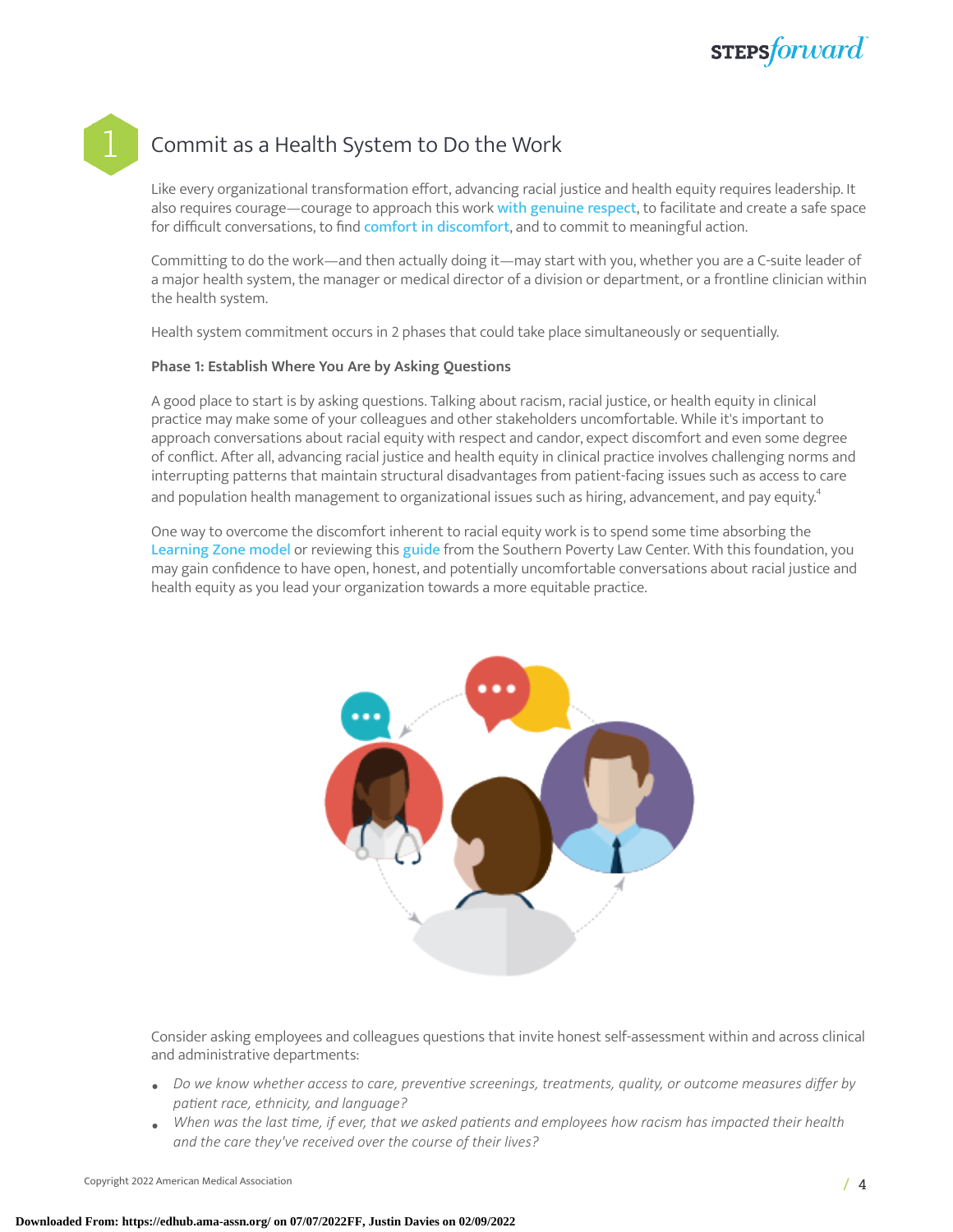

 $\bullet$  If we don't have a plan to identify and reduce racial inequities for our patients and community, how do we know *that our pracce isn't contribung to the problem?*

These questions can help identify opportunities for improvement while increasing engagement and commitment among leadership and employees.

#### **Phase 2: Identify a Champion**

With the aforementioned questions in mind, the next phase of commitment is to identify champions for advancing racial and health equity work within your organization and across departmental or practice settings. Identify and convene champions across administrative departments and centers (eg, Quality & Safety, Population Health Management, Human Resources, DEI, community benefits), clinical departments, and patient support services. Champions should be trusted, respected voices who have a strong motivation and commitment to racial justice and health equity. If you're reading this, you may be one of these champions.

**It is critically important for health system leaders at all levels to understand and avoid** [tokenism](https://www.lexico.com/en/definition/tokenism)**, which overemphasizes representation at the expense of authentic inclusion, and other unfair practices when identifying champions. For example, Black professionals across many industries report a common pattern** in which executives appoint a junior person of color to be a "champion" or lead for racial equity-related work, provide them little or no resources, and then ask them to solve the problems of racism in their **organizations that they neither created nor benefit from. In some cases, Black, Latinx, and other people** of color are expected to serve as "cultural [ambassadors](https://hbr.org/2019/11/toward-a-racially-just-workplace)," which leaves them to do 2 jobs: "the official one the person was hired to do, and a second one as champion for members of the person's minority group." $\mathfrak{S}$ **Instead of giving the illusion of an organizational commitment to racial justice, health system leadership should invest time and resources to engage in this work, starting with providing authentic, meaningful support for champions.**

As a reflection of the organization's formal commitment to this work, this cross-departmental group of champions should have an official [charter](https://www.ahrq.gov/sites/default/files/wysiwyg/professionals/systems/hospital/qitoolkit/d2-projectcharter.pdf) with clear executive sponsorship and support.

Many organizations are taking their commitment a step further by establishing formal Centers for Health Equity and hiring a Chief Equity Officer. By creating an infrastructure and allocating financial and human resources to your initiatives, your organization is far better positioned to create long-term, radical change. If you need support in deciding how to begin transformation or engage your leadership, watch a few videos like [this one](https://www.ama-assn.org/delivering-care/health-equity/prioritizing-equity-video-series-root-cause-considerations-health) in the AMA's [Prioritizing](https://www.ama-assn.org/delivering-care/health-equity/prioritizing-equity-video-series) Equity series.

#### **A Tool Kit for Productive Conversations on Race**

Learn about the Mass General Brigham "See. Hear. Act." approach to discussing race. (PDF, 5,231 KB)



#### My colleagues and I work long hours. What can I do to support colleagues and employees having these difficult conversations?

Like other significant initiatives that seek to improve patient outcomes and advance the medical profession, advancing racial justice and health equity through your day-to-day work is not a small project. This initiative will require transformative changes to both your practice and overall health system. Therefore, leaders will need to allocate time and create meaningful space for all clinical and administrative team members to have these conversations and participate in improvement efforts for racial justice and health equity.

Setting aside time and space can be challenging for leaders in toxic [workplaces](https://www.nursingcenter.com/ce_articleprint?an=00005217-201607000-00009) or those in predominantly fee-for-service settings where incentives are often not aligned with population health outcomes and where clinical team members may be used to coming up with solutions or plans for individual patients within limited amounts of time. Health system leaders at all levels—from enterprise executives to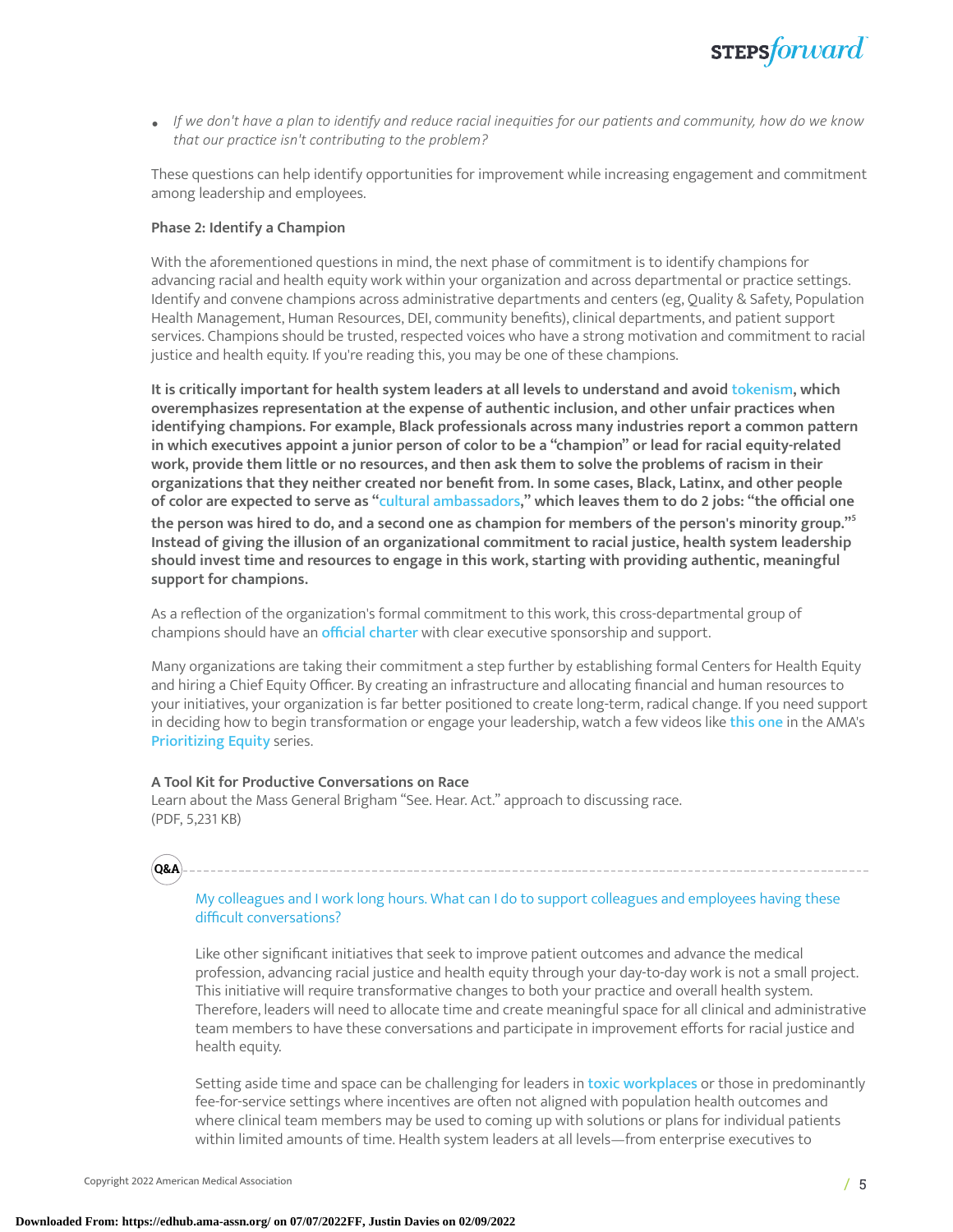

department leads—should recognize and help explain that this brief mode of conversation doesn't work when it comes to the deeper dialogue and ongoing work of understanding and addressing the legacy of racial injustice and health inequity as a team, department, and system.



### Start Shifting Organizational Norms and Practices by Learning About What You Don't Know

Name it, frame it, explain it.

Before making a plan to improve racial justice and health equity, it's important for everyone in the health system to develop a better, shared understanding of racism. This includes developing an understanding of the 4 types of racism in medicine (structural, institutional, interpersonal, internalized)—and anti-racism. (For more on the 4 types of racism in medicine, see [Figure](#page-5-0) 1 on page 15 of the AMA's [Organizational](https://www.ama-assn.org/system/files/2021-05/ama-equity-strategic-plan.pdf) Strategic Plan to Embed Racial Justice and [Advance](https://www.ama-assn.org/system/files/2021-05/ama-equity-strategic-plan.pdf) Health Equity for definitions.) Gaining this understanding requires a combination of individual and group learning to find out what you don't know. Provide dedicated time as well as informal opportunities at work to talk with colleagues. Leadership should not only facilitate the dissemination of information but take an active role in engaging groups and individuals in the learning process.

Review the ways white privilege and white supremacy influence [organizational](http://www.cwsworkshop.org/PARC_site_B/dr-culture.html) culture. Approach conversations with respect, listen, and be open to questions in yourself and your health system, then consider how this approach may influence culture and patient care.

Learn from the experiences of others:

- Talk with other leaders and colleagues about the benefits and challenges of beginning the work
- Read about the experiences of other health systems advancing [health](https://www.mountsinai.org/about/mshs-task-force/road-map) equity and racial [justice](https://d279m997dpfwgl.cloudfront.net/wp/2020/10/hospital-racism-plan.pdf)
- Read and share AMA's landmark [Organizational](https://www.ama-assn.org/about/leadership/ama-s-strategic-plan-embed-racial-justice-and-advance-health-equity) Strategic Plan to Embed Racial Justice and Advance Health **[Equity](https://www.ama-assn.org/about/leadership/ama-s-strategic-plan-embed-racial-justice-and-advance-health-equity)**
- Share lessons from "bright spots": other health systems, organizations, or practices that have started the journey to racial equity
- Partner with internal DEI leaders and consider hiring an experienced consultant to facilitate group conversations and normalize a commitment to racial justice and health equity
- Pursue opportunities to engage and support patients, community members, and local leaders, especially those who belong to historically marginalized communities, in this conversation

<span id="page-5-0"></span>There are even some questions you can consider using during patient visits:

#### **Figure 1. Questions to Ask In The Exam Room**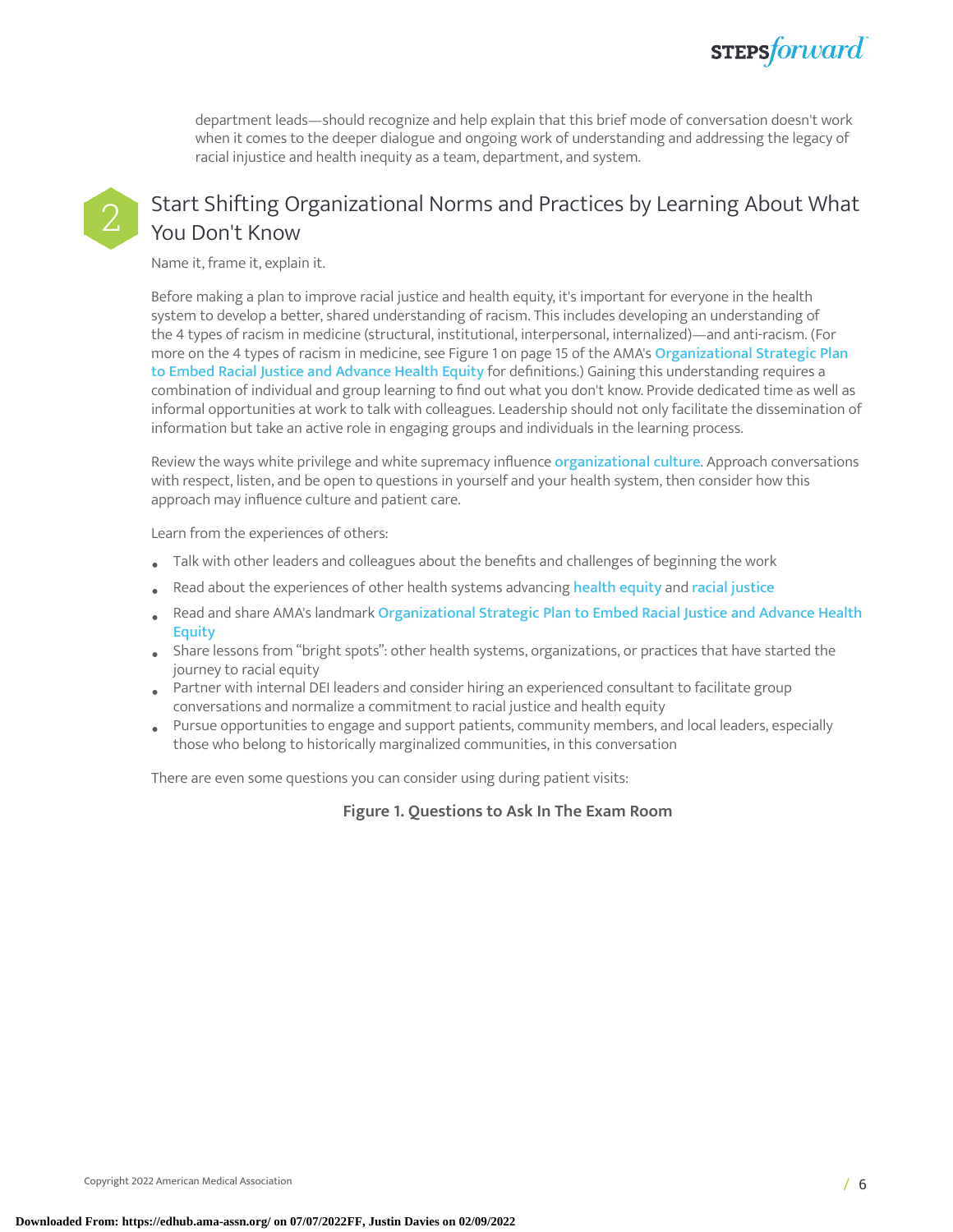**STEPS**forward



[Advancing](https://www.ama-assn.org/system/files/ama-aamc-equity-guide.pdf) Health *Equity: A Guide to Language, Narrative and Concepts*, designed for physicians and other health care professionals, provides guidance and promotes a deeper understanding of equity-focused, person-first language and why it matters



What are some key concepts I can read more about and share with colleagues?

The AMA's [Organizational](https://www.ama-assn.org/about/leadership/ama-s-strategic-plan-embed-racial-justice-and-advance-health-equity) Strategic Plan to Embed Racial Justice and Advance Health Equity covers key concepts, including:

- Definitions of health equity, racial equity, and different forms of racism
- A history of racism in the US, including organized medicine's historic role in perpetuating racial discrimination and structural racism
- Why we need to stop using disproven theories about biological or genetic factors to explain racial differences in health outcomes
- Why an understanding of structural racism is so essential to health care efforts that seek to "move upstream"

#### What is the difference between forms of racism, especially interpersonal and institutionalized racism?

"The most common understanding of racism in our country is limited to the 'interpersonal' level the personal prejudice and intentional bias in our individual interactions across different races." This statement from Race [Forward](https://www.raceforward.org/about), a national racial justice training and research organization, summarizes a widespread yet oversimplified assumption, including among many in medicine.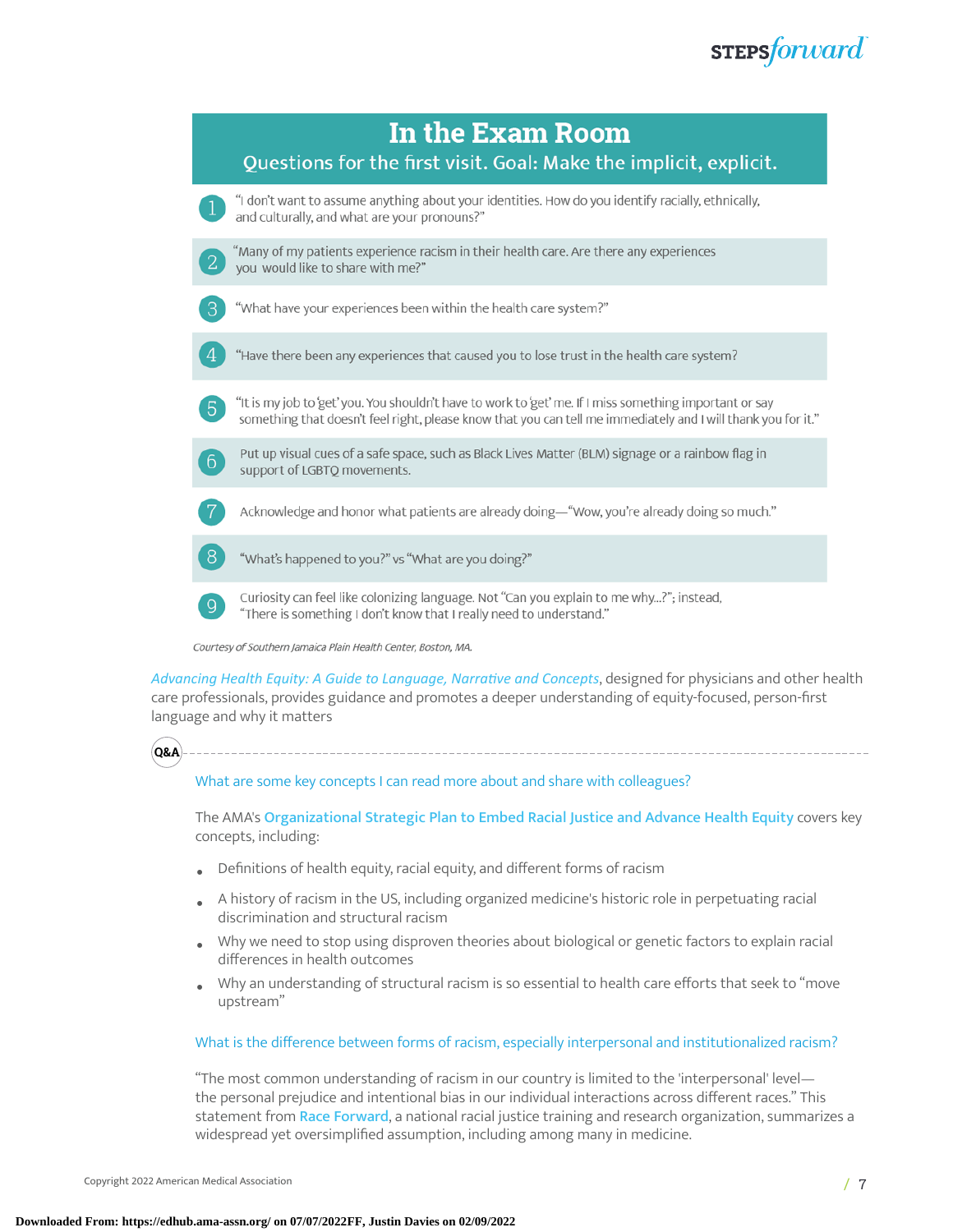

As the AMA's landmark [Strategic](https://www.ama-assn.org/about/leadership/ama-s-strategic-plan-embed-racial-justice-and-advance-health-equity) Plan to Embed Racial Justice and Advance Health Equity (page 15, [Figure](#page-5-0) 1) outlines, however, there are actually 4 types of racism. These forms are interrelated and compounding. There is:

- *Internalized racism*, which refers to "acceptance by members of stigmatized races of negative messages about their own abilities and intrinsic worth." This form of racism **lies** *[within](https://www.cacgrants.org/assets/ce/Documents/2019/FourLevelsOfRacism.pdf) individuals*.
- *Interpersonal racism*, which occurs and is "the expression of racism *between individuals*."
- *Institutionalized racism*, which refers to "discriminatory treatment, unfair policies and practices, and inequitable opportunities and impacts *within organizations and institutions*, based on race."
- *Structural racism*, which "refers to the totality of ways in which societies foster racial discrimination through mutually reinforcing systems." As such, structural racism represents the deep and compounding impact of racial bias *across institutions and society*, which in turn shapes and reinforces the patterns and experiences of other forms of racism. One of the classic examples of structural racism is redlining, a practice dating back to the 1930s, which led to the systematic denial of various services—including mortgages—"by federal government agencies, local [governments](https://www.npr.org/2017/05/03/526655831/a-forgotten-history-of-how-the-u-s-government-segregated-america) as well as the private sector, to residents of specific, most notably Black, [neighborhoods](https://www.npr.org/2017/05/03/526655831/a-forgotten-history-of-how-the-u-s-government-segregated-america) or communities." The segregation caused by redlining continues to have long-term, cascading impacts on racial inequities across sectors—in economic opportunity, health, and justice.

Because this toolkit focuses on concrete STEPS you can take to advance racial equity within your health system, let's spend a moment to better understand institutionalized racism in the context of health care and how it differs from the more common understanding of interpersonal racism.

Per Camara Jones, MD, MPH, PhD, "interpersonal racism is defined as prejudice and discrimination, where prejudice means differential assumptions about the abilities, motives, and intentions of others according to their race, and discrimination means differential actions toward others according to their race. This is what most people think of when they hear the word 'racism.'" [6](#page-18-4) It is, as the AMA describes, the expression of racism **between individuals**, through prejudice and discriminatory behavior. To illustrate how prejudice can manifest, consider a [2015 study](https://thesocietypages.org/socimages/2015/07/02/nearly-half-of-black-and-latina-stem-workers-mistaken-for-janitors-and-assistants/) in which nearly half of Black and Latina professional women in science, technology, engineering, and math (STEM) reported that they have been mistaken for janitors and administrative staff.

In contrast, "institutionalized racism manifests through discriminatory treatment, unfair policies and practices, and inequitable opportunities **within organizations and institutions**, based on race." It is, as Dr Jones explains, "normative. [It] is structural, having been codified in our institutions of custom, practice, and law, so there need not be an identifiable perpetrator. [It] manifests itself both in material conditions and in access to power." $\degree$  For an example of institutionalized racism in medicine, consider the accumulating evidence of the dangers associated with incorporating race in diagnostic algorithms and practice guidelines across disciplines, including cardiology, nephrology, obstetrics, and urology. As Darshali Vyas and colleagues have noted in the *New England Journal of Medicine*, [race-based](https://www.nejm.org/doi/full/10.1056/NEJMms2004740) algorithms, which erroneously perpetuate the harmful idea that race is biological rather than a social construct, may direct more clinical "attention or resources to white patients than to members of racial and ethnic minorities."

#### How has institutionalized racism shaped health care?

Modern medicine has a long, troubling [history](https://jamanetwork.com/journals/jama/fullarticle/182255) of institutionalized racism. In the [Tuskegee](https://www.history.com/news/the-infamous-40-year-tuskegee-study) syphilis [experiment](https://www.history.com/news/the-infamous-40-year-tuskegee-study) (1932-1972), for example, doctors from the US Public Health Service intentionally withheld treatment from Black men farmers for 40 years—leading to severe health problems (eg, blindness, mental illness, and death) for study subjects and their children.

In another example, James [Marion](https://www.history.com/news/the-father-of-modern-gynecology-performed-shocking-experiments-on-slaves) Sims—credited as the "father of modern gynecology" and a former president of the American Medical Association—achieved his success by conducting research on enslaved Black women without anesthesia.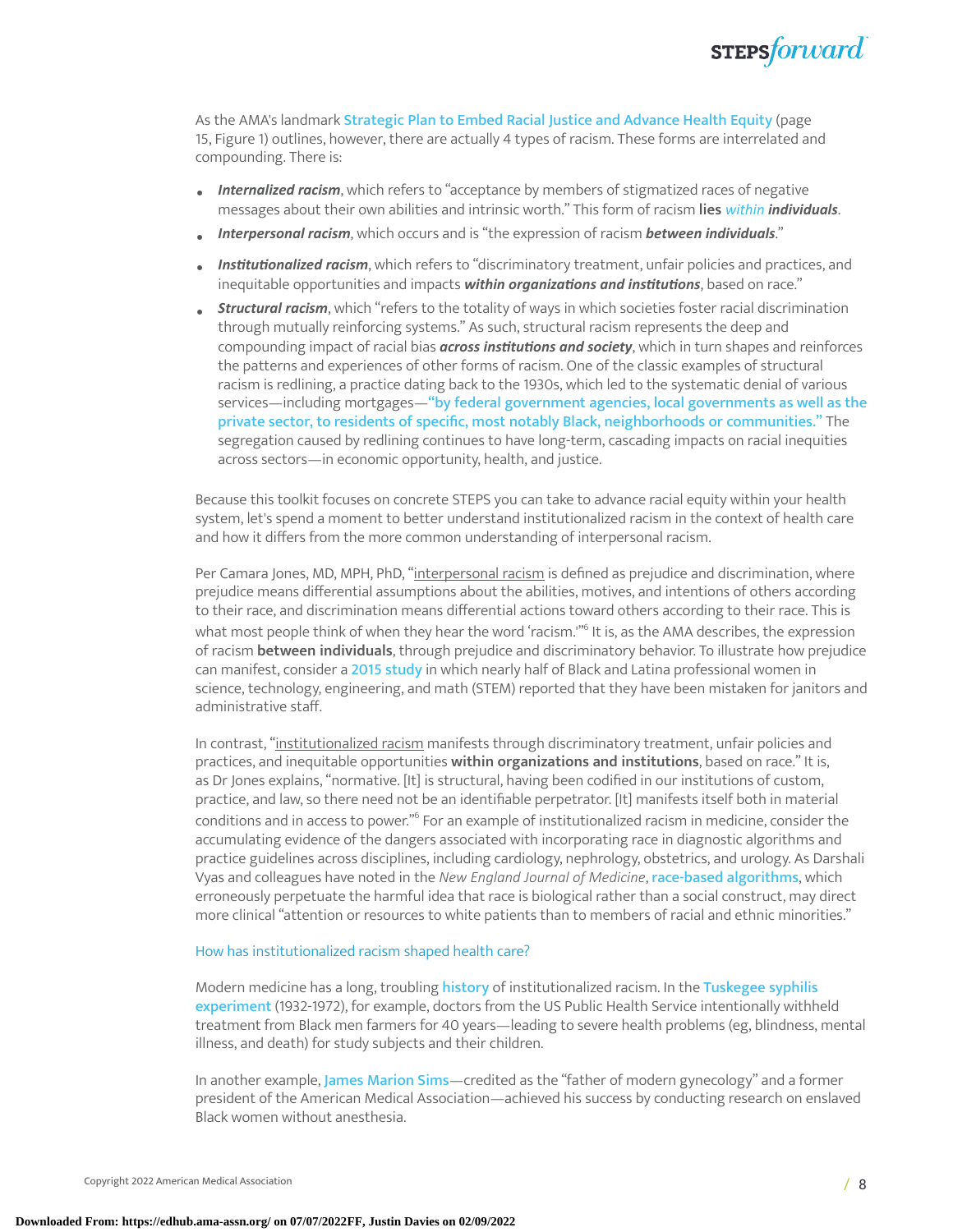

The legacy of institutionalized racism continues to shape health care and health outcomes and has led many professional [associations](https://www.ama-assn.org/delivering-care/health-equity/ama-racism-threat-public-health) and organizations to finally [commit](https://journalofethics.ama-assn.org/article/living-histories-structural-racism-and-organized-medicine/2021-12) to action.

Can health systems like mine engage patients in conversations to develop a better, shared understanding of racism and racial equity?

Absolutely. For example, consider asking this question during routine physicals and visits: "*Many of my paents experience racism in their health care. Are there any experiences you would like to share with me?"* And check out Liberation in the Exam Room, a tool developed by the Southern Jamaica Plain Health Center, to learn about practical and meaningful ways to act on the responses you receive (see [Figure](#page-5-0) 1).

Your health system or clinical department can also work with community leaders to [convene](http://www.racialrec.org/about/) patients and [community](http://www.racialrec.org/about/) members to discuss the history of institutionalized racism in medicine, including your own institution's history, as well as ways to advance racial justice and health equity. For example, read more about the "acknowledgment, redress, and closure" or [ARC model](http://bostonreview.net/science-nature-race/bram-wispelwey-michelle-morse-antiracist-agenda-medicine), a pilot initiative at Brigham and Women's Hospital. These are helpful ways to build patient and community trust and [institutional](https://healthbegins.org/health-equity-and-institutional-accountability-setting-a-new-standard-for-health-care/) [accountability](https://healthbegins.org/health-equity-and-institutional-accountability-setting-a-new-standard-for-health-care/) for racial justice and health equity work.

"We must commit to finding ways to structure and standardize the collection of all types of demographic data, of information not only about race and ethnicity, but also gender identity, sexual orientation and preferred language that have made people more vulnerable to the blows of public health emergencies." [7](#page-18-5)

**—Aletha Maybank, MD, MPH;** Chief Health Equity Officer, American Medical Association



### Get a Handle on Your Data

To chart a course forward on racial equity, it's essential to understand your organization's data on a granular level and a population level. Ask 2 basic questions within and across your departments:

- What does our patient data tell us about racial inequities in quality, access, health outcomes, and health-related  $social needs among our patients?$
- $\bullet$  *What does data from our community tell us about these patient and community-wide inequities?*

One [commentary](https://catalyst.nejm.org/doi/full/10.1056/CAT.20.0414) proposes a 4-tiered sequential pragmatic framework that your health system and/or department could use to begin to assess for patterns of inequity among your patients ([Figure](#page-8-0) 2).

<span id="page-8-0"></span>

#### **Figure 2. Example of a Sequential, Pragmatic Framework to Measure Inequity**

Adapted from Sivashanker K, Duong T, Resnick A, Eappen S. Health care equity: from fragmentation to transformation. NEJM Catalyst. September 1, 2020. Accessed September 27, 2021. https://catalyst.nejm.org/doi/full/10.1056/CAT.20.0414

As more accrediting and [oversight](https://www.prnewswire.com/news-releases/the-leapfrog-group-announces-changes-for-2021-leapfrog-surveys-of-hospitals-and-surgery-centers-301244840.html) organizations focus on health system commitments to identify and address health inequities, it is important to routinely collect and analyze patient and department-level performance data, as well as employee data, by **r**ace, **e**thnicity, **a**nd primary **l**anguage (REAL).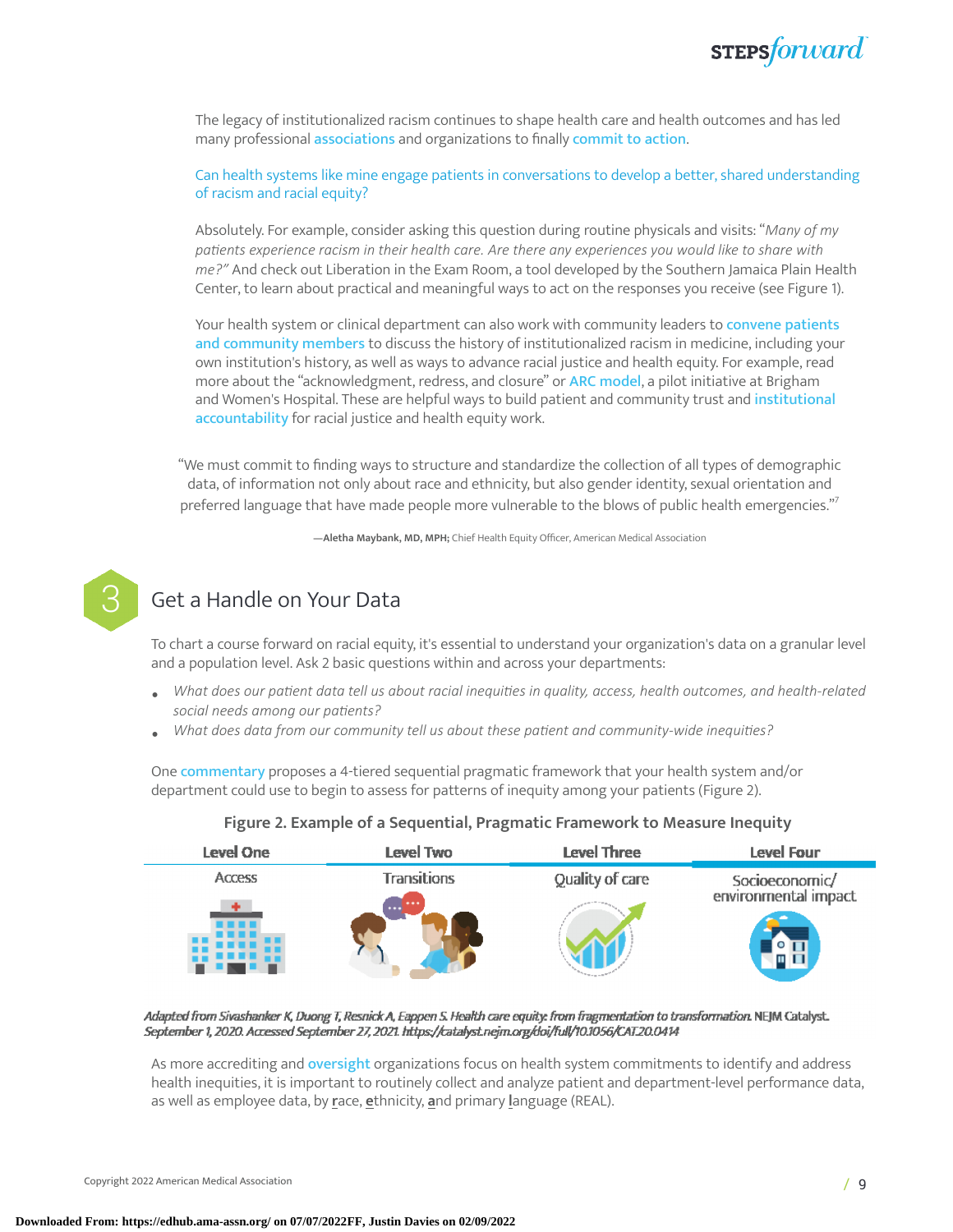

The COVID-19 pandemic has revealed that many hospitals and health care systems, as well as state and federal governments, fail to consistently capture REAL demographic information about patients. The omission of data on race, ethnicity, and language is just one-way institutionalized racism manifests in health care. Support patient self-recording of race, ethnicity, and language data through the use of patient-facing tools online and/or at the point of service in your practice. $^{\text{s}}$  As your department begins to collect and analyze REAL data, leverage other data such as age, sexual orientation and gender identity, income, and occupation as "filters" to help discover additional hidden patterns of inequity. This is also a good moment to discuss and consider whether the [data](https://www.ncbi.nlm.nih.gov/pmc/articles/PMC7810137/) [algorithms](https://www.ncbi.nlm.nih.gov/pmc/articles/PMC7810137/) and software your health system uses for risk stratification, predictive, and/or prescriptive analytics are perpetuating institutional racism. Consider requesting or conducting an equity [audit](https://www.ajl.org/take-action#REQUEST) of your algorithm, and review and discuss emerging recommendations for ethical approaches to issues of algorithmic bias in machine learning.

To help identify additional social and structural drivers of these health inequities, apply aggregate-level patientlevel data on health-related social needs, such as food insecurity or housing instability, to your analysis. Where feasible, leverage internal and external expertise to geocode and [analyze](https://www.cdc.gov/pcd/issues/2019/19_0186.htm) EHR data to identify [geographic](https://www.ncbi.nlm.nih.gov/pmc/articles/PMC6743030/) patterns or clusters of health inequity. Compare the insights from that analysis of patient data with communitylevel data to further understand these inequities as they manifest within and outside the walls of your health system.

Many large health systems conduct Community Health Needs Assessment (CHNA). These assessments are typically performed every 3 years in collaboration with local public health departments and community input. The report is publicly available on the website of each hospital and includes information about the population served, and identifies disparities and prioritized health issues of concern.

#### **Example CHNA Report**

This document is the 2019 Rush University Medical Center and Rush Oak Park Hospital Community Needs Assessment and corresponding 2020-2022 Community Health Implementation Plan. (PDF, 5,781 KB)

**Q&A**

#### My health system department is already inundated with data. How do we focus?

Clinical and administrative leaders in your department should focus on a few actionable measures to identify and target racial health inequities. Here are some suggestions:

- Identify 2 to 3 clinical process, outcome, or patient experience measures that are meaningful to you, your employees, and your clinical or administrative department based on current clinical and strategic priorities. For example, depending on your department, this might include improving diabetes management, COVID-19 testing, Consumer Assessment of Healthcare Providers and Systems (CAHPS) measures, cancer treatment or early diagnosis rates, no-show rates, or transitions of care measures.
- If this is your first time looking at measures in this way, start small. For example, you might consider a review of curative treatment rates among 100 patients diagnosed with early-stage lung cancer in your institution over the last several years (this example is directly inspired by a large [interventional](https://www.ncbi.nlm.nih.gov/pmc/articles/PMC6434214/) [study](https://www.ncbi.nlm.nih.gov/pmc/articles/PMC6434214/)).
- Use REAL data to analyze care delivery and practice performance to identify inequities and [visualize](https://hbr.org/2020/07/a-data-driven-approach-to-addressing-racial-disparities-in-health-care-outcomes) the [findings](https://hbr.org/2020/07/a-data-driven-approach-to-addressing-racial-disparities-in-health-care-outcomes) with graphs and charts.
- Decide on 1 specific measure that can serve as a constant reminder that certain populations are disproportionately impacted or neglected (eg, percentage of patients who receive curative treatments for early-stage lung cancer stratified by REAL measures).
- Address challenges in data collection and getting the right data to the right place (eg, data on race may be included in reports to health plans or accreditors but not reviewed in team meetings).
- Share data transparently with employees and other departments, engaging everyone in improvement.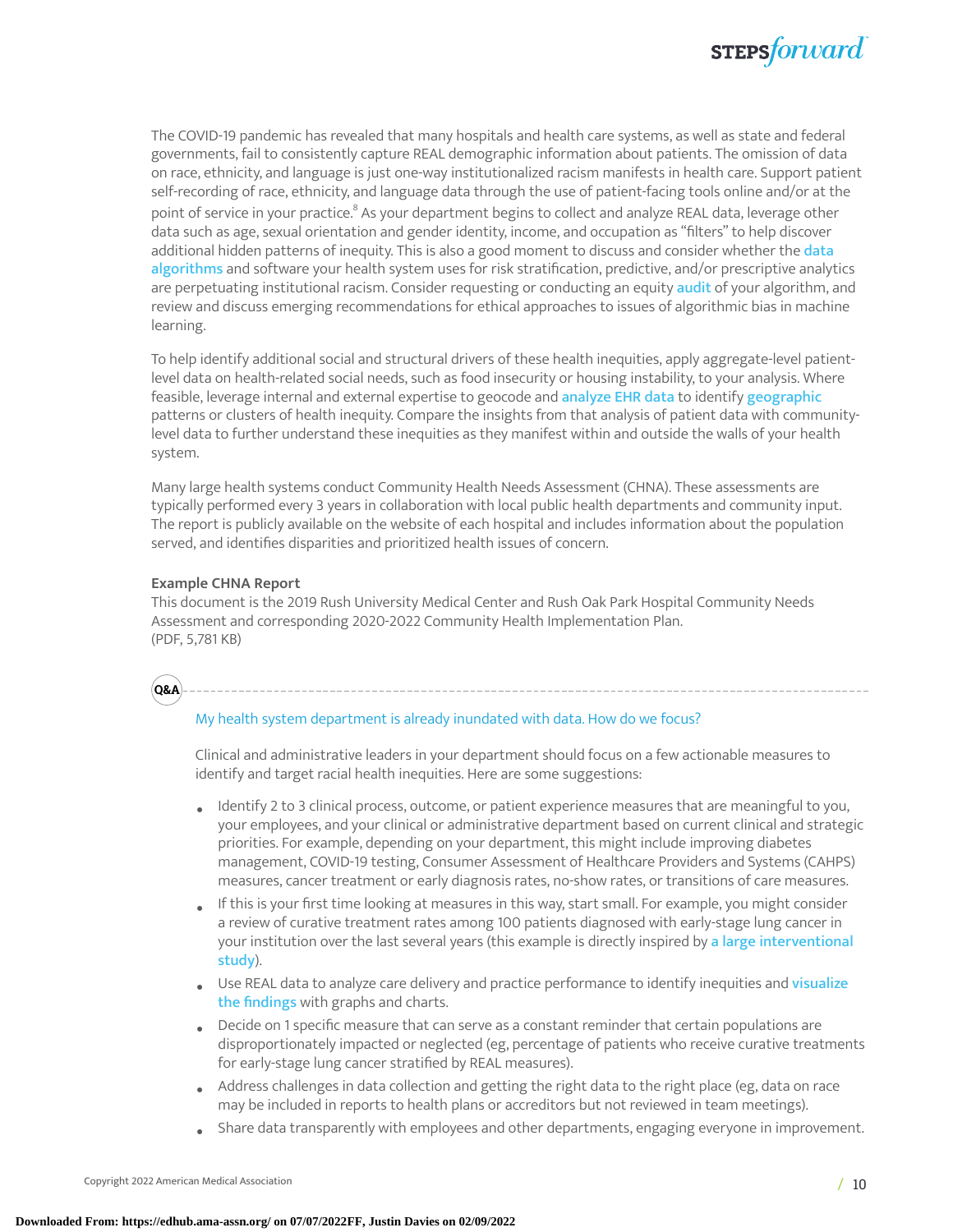

#### As a health system, is there a way to assess if our payer mix is contributing to racial inequity?

In addition to measures of care delivery described above, practices can choose and adopt other organizational measures to address racial inequities in access to care. For example, [practices](https://catalyst.nejm.org/doi/full/10.1056/CAT.20.0414) can measure "the difference between the percent of Medicaid and/or uninsured patients treated by a health care institution and the total percent of Medicaid and/or uninsured individuals in the relevant city, state, or region."

Also assess differences in payer mix across physicians at the system, department, and practice levels. For example, does one group of physicians or a department in your health system have a much smaller proportion of Medicaid and/or uninsured patients compared to their peers? If so, has your health system discussed the racial justice implications of this disparity in payer mix?

#### Why is it important to apply data filters to uncover patterns of inequity?

It is not as simple as focusing on identifying whether the care of Black patients is differentially impacted compared to White patients. One of the most important elements of anti-racism is an understanding of "intersectionality," or "the understanding that individual or group experiences of oppression cannot be distilled into a single identity, such as either female or Black for Black women." [9–](#page-18-7)[10](#page-19-0) This means that race, as a sociopolitical construct, intersects with multiple aspects of people's identities, including gender, sexuality, and ethnicity. Clinicians have used filters to reveal [inequities](https://hbr.org/2020/07/a-data-driven-approach-to-addressing-racial-disparities-in-health-care-outcomes) that would otherwise remain hidden. This application of "intersectionality" is complementary to the goal of collecting and analyzing REAL data. Intersectionality requires a more sophisticated analysis beyond simply looking for "Black vs White" differences in data.

To illustrate intersectionality, analyzing your data using REAL variables along with other demographic data might help you uncover that adult Black men and women, especially those who live in a defined cluster of census tracts, experience significantly lower enrollment and treatment adherence rates for early-stage lung and breast cancer as well as worse outcomes compared to other patients. If your department or system collects data on health-related social needs like financial insecurity, food insecurity, or housing instability, adding this information as an additional filter can help reveal hidden health-related and placebased patterns of racial, economic, and social inequity. You might find, for example, that the inequities in cancer treatment rates and outcomes described above are more severe for patients with low-wage jobs and/or food insecurity, and especially high among those patients who reside in specific historically marginalized neighborhoods.

Expand your analysis to identify potential racial inequities in your own workplace. Encourage your clinical and administrative colleagues, including human resource managers, to review employee-facing REAL and economic data—including data on employee hiring, advancement, pay, benefits, financial hardship (eg, evidenced by hardship loans)—to first identify racial, ethnic, linguistic, and wage-based disparities within your workforce. Then encourage and participate in institutional efforts to investigate why those racial and/or economic inequities exist within your workplace and implement policies to address them.

### Develop a Shared, Clear, Compelling Vision and Goals for the Entire System

With a focus on a few key actionable measures, the next STEP is to create a shared vision and goals to reduce or eliminate racial inequities in care delivery and performance, both within your department and across the entire system.

There are 2 components to remember.

1. First, under the auspices of an enterprise-wide group of leaders who represent various administrative departments and centers, clinical departments, and patient support services (eg, a "health equity and racial justice task force or workgroup"), each department should develop its own equity-focused, quality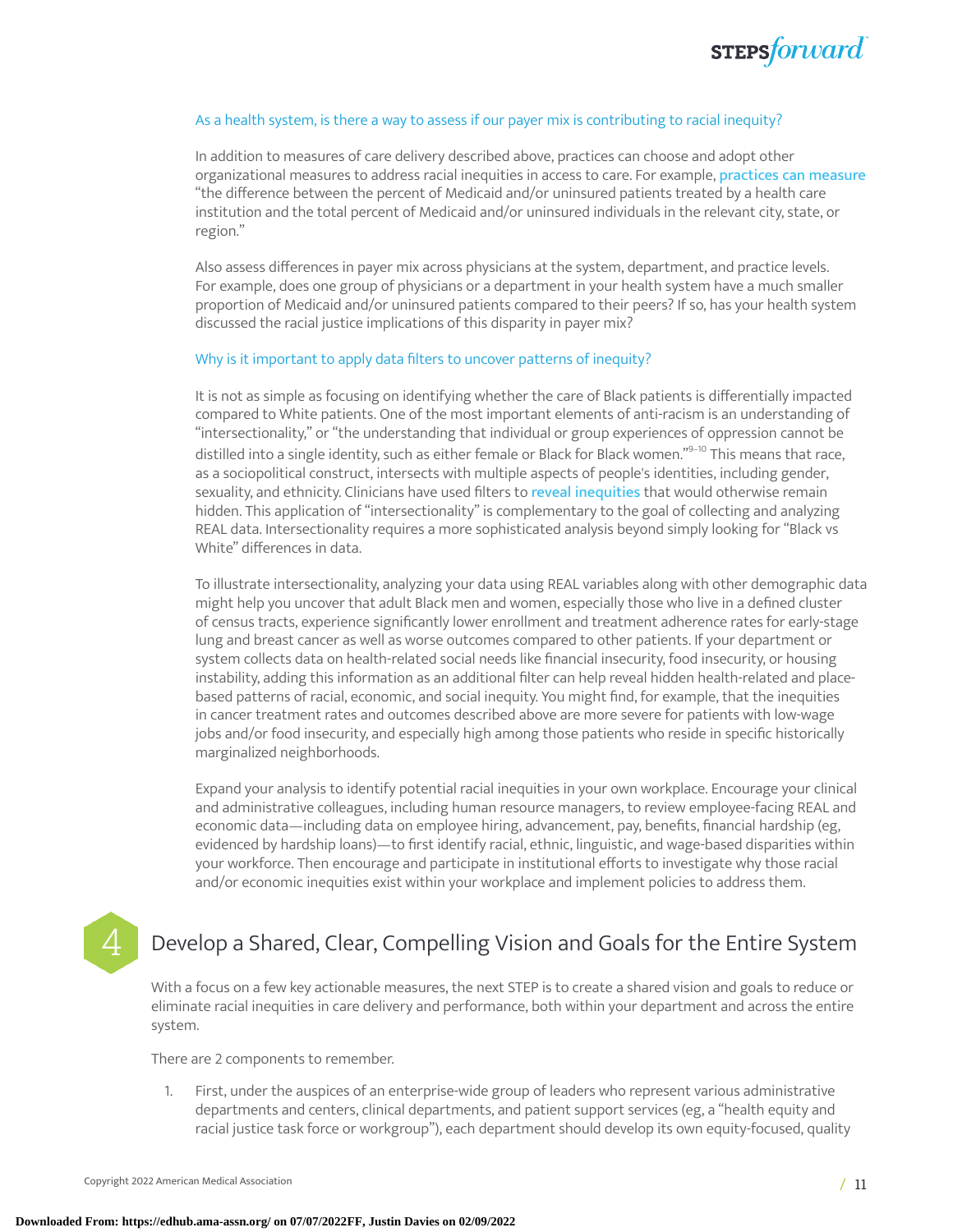

improvement-based project [charter](https://www.ahrq.gov/sites/default/files/wysiwyg/professionals/systems/hospital/qitoolkit/d2-projectcharter.pdf). One leader in each department should serve as their department team's executive sponsor, with direct reporting requirements to the taskforce and C-suite executives, who in turn provide resources and communicate why this work aligns with the mission and values of the entire organization.

Keep racial justice front and center as you develop your department's team charter. A key element of being an anti-racist health system is "centering the margins." This means "making the perspectives of socially marginalized groups, rather than those belonging to the dominant race of culture, the central axis around which discourse on a topic revolves."<sup>[11](#page-19-1)</sup> To center your team charter in "the margins," invite and support individuals from historically marginalized groups. With trusted and trained facilitators, invite and provide financial support to patients, employees, and community residents to discuss and review your charter and to validate or invalidate your health system's approach and ideas about how to reduce racial inequities.

Here are 2 examples of how different health systems are using charters and task forces in their endeavor to become anti-racist organizations:

- Leaders at Brigham and Women's Hospital designed a program—called the [Healing](http://bostonreview.net/science-nature-race/bram-wispelwey-michelle-morse-antiracist-agenda-medicine) ARC (*acknowledgment, redress,* and *closure*)—and centered Black and Latinx patients and community members most impacted by unjust heart failure management to inform clinical interventions as well as institutional restitution for historic patterns of racial inequity in the health system's own care and treatment of heart failure patients.
- Mt. Sinai Health System created <sup>a</sup> task force to address racism in the wake of George Floyd's murder and the surge of support for the Black Lives Matter movement. The task force includes 51 team members across all levels of the organization. With input from all departments, the task force developed a [road](https://www.mountsinai.org/about/mshs-task-force/road-map) map to advance 11 institutional strategies. Founding the Institute for Health Equity Research and expanding leadership development opportunities are among the changes the system has already implemented.
	- 2. Second, each department should draft a quality improvement-based project charter, including SMART (Specific, Measurable, Achievable, Relevant, and Time-Bound) goals based on your data analysis and identified inequities. Using our example of patients with early-stage lung cancer, a racial equity team based in a health system's oncology department could define a project charter with the following SMART goals.

*Within 12 months, this department will work with key stakeholders, including paents and individuals from historically marginalized communies, to:*

• Achieve at least 20% increase from baseline in curative treatment rates among all adult patients, including Black men and *women;*

#### *and*

Decrease inequities in curative treatment rates between Black men and women and other groups by at least 20% from *baseline.*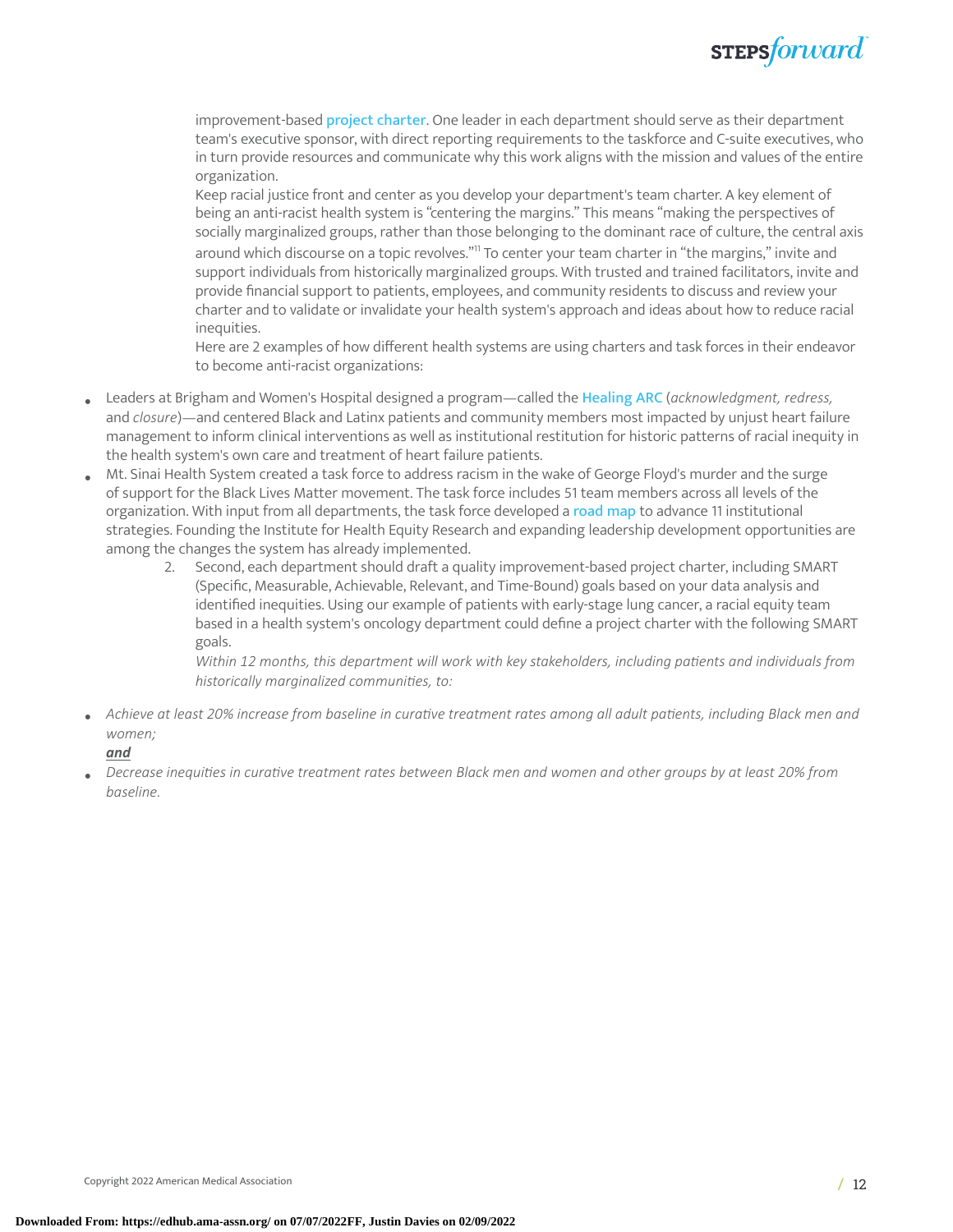

#### **Q&A**

Do we need to involve everyone in the health system or limit our racial justice and health equity work to a small team?

Advancing racial justice and health equity requires practice and system transformation. And the evidence from thousands of practice transformation efforts is clear: "all staff in the health system, regardless of how big or small it is, must coordinate their work to succeed". [12](#page-19-2) As racial equity-focused teams form within and across different departments, use health system all-hands meetings, departmental meetings, huddles, and other forms of communication to inform and engage everyone in your organization. Get feedback, review why this work matters, and ensure that all clinical and administrative team members understand their role in the project. And be sure to celebrate even small [successes](https://cdn.edhub.ama-assn.org/ama/content_public/journal/steps-forward/937327/10.1001stepsforward.2017.0001supp11_1613491045.81676.docx?Expires=1635799983&Signature=nlDj3zRMeB2jfv24mAOQT-VIk41QJ8DxmIrHQZAutPnl2zkKHj8Mhtf8AbRIcuTtq2NHUn6BOiZC9MzdXX8tqQXXVmI6iK9pzZ0709pCSmzuTowc87y9v3Da1ABKwSMILnnIh7B0RagZhXi-I1D~S1vJfDCGfcfKuhe3K9jyB1AtxgLSDUM-Q5u-~PHHW5ccSrLEp6HsHTtILlEeHyiz~zTWQCRArNy7q5jNhq7kfO4mXdzQn7-J~L4GS~x52B3Gl5f5ETo9HDb7dLjX2PCmbprdrzMLFrKUK7eh9lbqdsCAT7G8xA1mD5EEJYrICw1jY9fPZbVQCUqC4Ag9ma~kmw__#x0026;Key-Pair-Id=APKAIE5G5CRDK6RD3PGA)! Share letters of congratulations as the team makes progress. Through newsletters, highlight and recognize informal and formal leaders in your health system or department, or even individual practices, who are helping advance racial equity for patients and employees.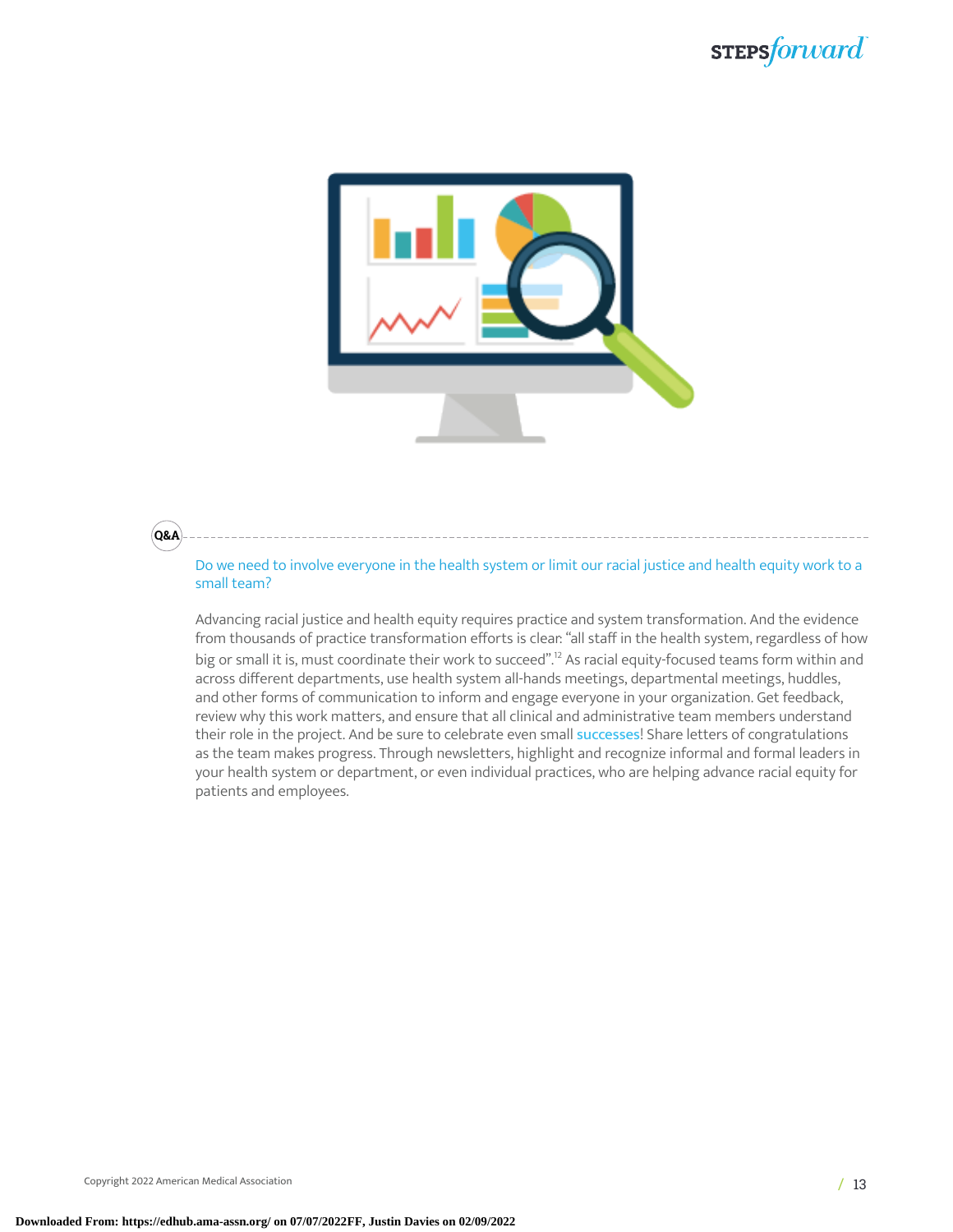



### Launch Targeted Improvement Efforts Across the System

Instead of simply identifying and accepting that racial health inequities exist, the preceding STEPS will help everyone in your health system to develop a shared understanding of why they exist and a shared commitment and plan to eliminate them. The next STEP in system transformation is for teams within and across departments to launch focused quality improvement (QI) campaigns that explicitly and specifically aim to advance racial justice and health equity.

Several studies have demonstrated the positive impact of equity-targeted quality improvement on improving racial equity in care delivery and practice performance.<sup>[13](#page-19-3)</sup> For example, in the landmark national Health Disparities Collaborative, community health centers used quality improvement to reduce racial, ethnic, and socioeconomic disparities in care over the short-term (1 to 2 years) and key health outcomes over longer, 2- to 4-year periods.<sup>[14](#page-19-4)</sup> Similarly, health systems have also deployed disparities-targeted quality improvement to reduce racial health disparities for a range of issues, from COVID-19 care to cancer [treatment](https://www.commonwealthfund.org/publications/newsletter-article/2018/sep/focus-reducing-racial-disparities-health-care-confronting). The key is not to use a "one-size-fits-all" approach in which quality improvement interventions are broadly targeted to the general population. See below for an example of how to develop equity-focused quality improvement goals and interventions.

Here are some vanguard examples of health system-based initiatives to embed racial justice and advance health equity.

- The [ACCURE](https://ascopost.com/News/60073) Trial identified and intervened to improve racial equity in 5 cancer centers across the US, nearly eliminating existing inequities in treatment and outcomes for Black patients with early-stage lung and breast cancer. This intervention was the inspiration for the illustrative examples described in this toolkit.
- Northwell Health created the Center for [Diversity,](https://www.northwell.edu/sites/northwell.edu/files/2018-11/Center-for-Diversity-Inclusion-and-Health-Equity-Report.pdf) Inclusion and Health Equity and leveraged existing departmental structures to help identify health inequities and integrate equity into daily functions across the health system. For example, the Center reviews and updates the system's Language Access Plan to improve equity for persons who have limited English proficiency. In 1 year, the system provided more than 260 000 language interpretation calls.
- NYC Health + Hospitals recently launched the [Medical](https://medcitynews.com/2021/05/nyc-health-hospitals-drops-use-of-two-race-based-clinical-assessments/) Eracism initiative, led by its Office of Quality & Safety and its new Equity & Access Council. The initiative has already prompted the health system to discontinue the use of 2 race-based clinical assessments for kidney function and vaginal delivery after C-sections to help reduce racial biases in care.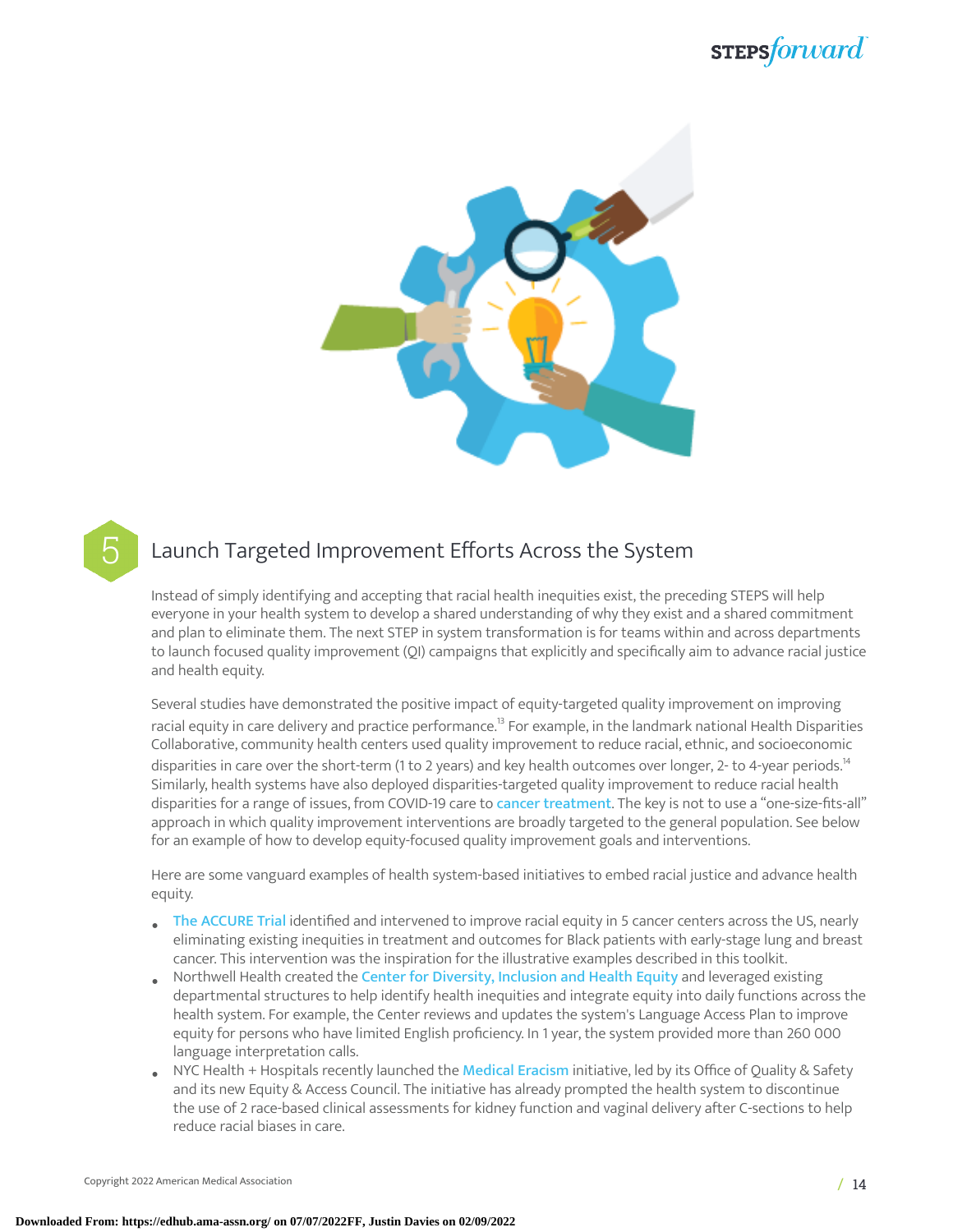• In 2016, UW Medicine formed a multidisciplinary committee to advance health care equity. The following year, the committee released an enterprise-wide [Healthcare](https://depts.washington.edu/uwmedptn/strategies-programs/healthcare-equity/) Equity Blueprint. By 2019, the committee expanded the use of health care equity dashboards system-wide. In 2020, health system leaders merged this and other efforts and created an Office of Healthcare Equity to advance this work.

## **Q&A**

#### As a health system, what are the pitfalls in using quality improvement to advance racial equity?

First, if a quality improvement effort only assesses potential improvements in baseline measures for a patient subgroup without comparing to others, it may have no impact on actual gaps in care between patient populations and may even inadvertently worsen racial health disparities. For example, a [systematic](https://bmjopen.bmj.com/content/8/2/e018826) review of nearly 300 diabetes-related randomized controlled quality improvement studies found that less than one-third of these efforts focused on equity, which not only limits the relevance and applicability of their data to disadvantaged populations but also ignores and potentially widens gaps in care. This caution is also relevant for QI-based efforts that seek to improve patients' behavioral health and/or health-related social needs. Without an explicit equity-based analysis or set of goals, even those types of quality improvement initiatives may improve quality for more advantaged patients without actually reducing inequities experienced by patients belonging to historically marginalized groups.

To avoid this problem, use REAL data to demonstrate gaps in care or outcomes by comparing a quality measure among 2 (or more) groups. Then, set 2 related goals—first, to achieve better quality of care and outcomes for marginalized populations AND second, to decrease the gap between subgroups.

Using the previous example evaluating disparities in cancer care, consider this template to start replacing bracketed text with your chosen criteria:

*Within [time period], we will:* 

- a. *achieve at least [target]% increase from baseline in [measure] for [paent populaon]*
- b. *decrease inequies in [measure] between [paent populaon subgroups being compared] by at least [target]% from baseline*

Second, don't involve lots of patients in your quality improvement effort right out of the gates. The Model for [Improvement](http://www.ihi.org/education/ihiopenschool/Courses/Documents/QI102-FinalOnePager.pdf) takes the standard Plan, Do, Study, Act [\(PDSA\)](https://edhub.ama-assn.org/steps-forward/module/2702507) cycle from continuous quality improvement and emphasizes the goal of rapid cycle improvement: testing an intervention with a small group of patients to allow assessment and then revision of an intervention. $^{\rm 14}$  $^{\rm 14}$  $^{\rm 14}$ 

As you plan [PDSAs](https://edhub.ama-assn.org/steps-forward/module/2702507?resultClick=1&bypassSolrId=J_2702507), remember to start small. Pick a measure that is useful and might provide an "early win" rather than trying an approach that is poorly defined, vague, or too broad. Remember, in order to maintain your team's energy, it is important to finish a cycle of improvement and then analyze. Usually, no more than 6 weeks is helpful. For example, based on your equity-based goals, you can restrict your initial PDSA by limiting the age range: "Over the next 6 weeks, we will increase outreach calls to Black women aged 40 to 50 with a history of uncontrolled hypertension by 10%." Note the metric here is outreach calls. Once you have achieved a higher rate of calls, the next PDSA cycle can look at, for example, increasing the percentage of calls that lead to scheduled visits (virtual, telephonic, and/or in-person).

#### What if my health system wants to get more involved in broader, community- and society-level efforts to advance racial equity?

By all means, please do! With authentic leadership, transparent goals, and collaborative partnerships, your health system can move towards a more racially equitable and just practice. Advancing racial justice and health equity requires supporting and taking coordinated action to improve the social and structural drivers of health equity at all levels: by improving services and outcomes for individuals, by mobilizing change within and across institutions, and by driving community and societal-level investments that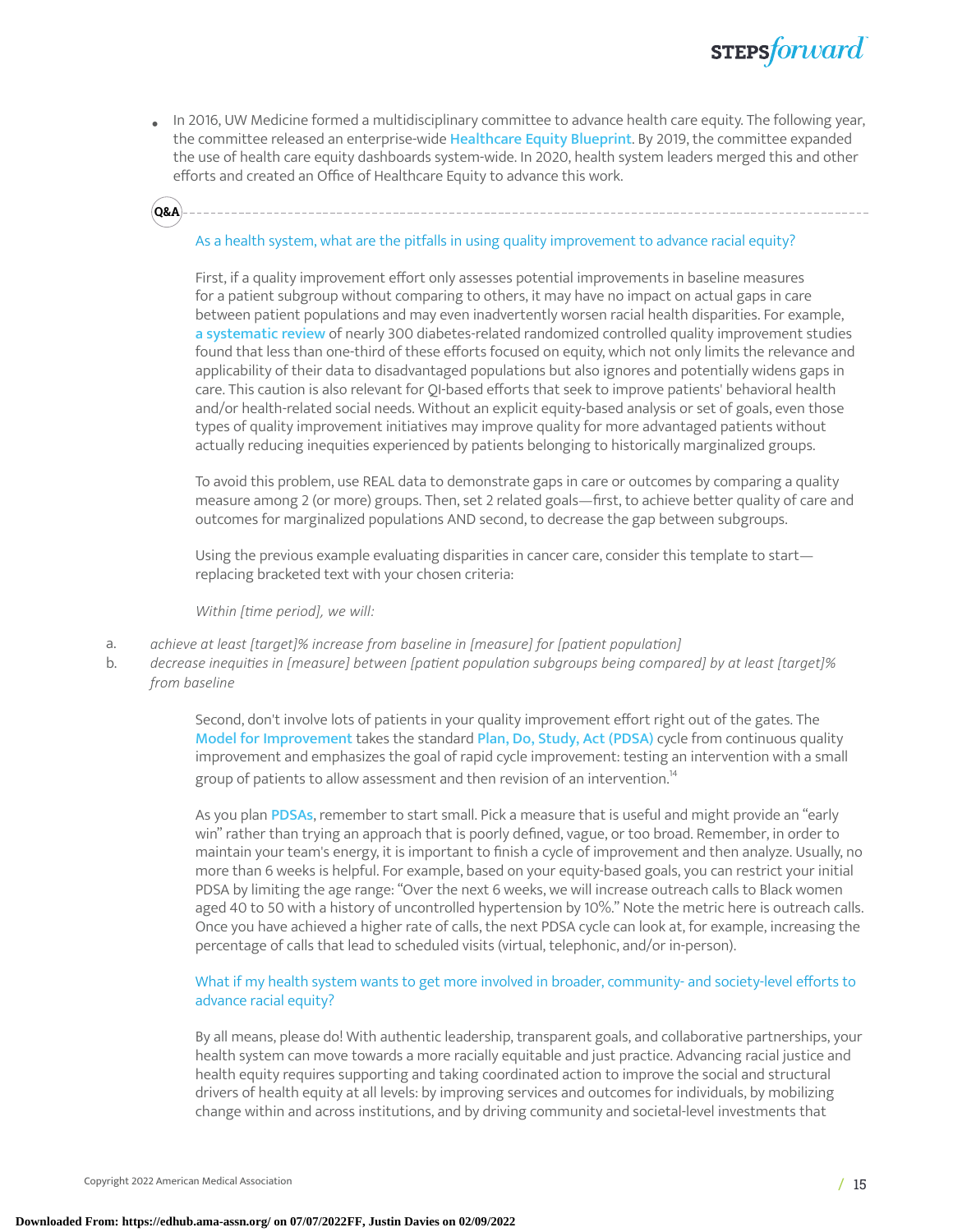

dismantle and transform harmful structures and environments. HealthBegins defines this work as "moving upstream."

Think about the HealthBegins "lead, partner, [support"](https://healthbegins.org/charting-a-course-for-social-determinants-of-health/) approach and strategy compass for upstream action. The concrete STEPS outlined in this toolkit can help your health system **lead** efforts to improve racial justice and health equity within your institutions for patients and colleagues. This work includes acknowledging and reducing harm and racial health inequities exacerbated by institutional practices. As you progress on this journey, pursue concrete opportunities for your system to **partner** with other health systems, health plans, as well as local nonprofits, community-based advocacy coalitions, local businesses, and your public health department in multi-sector collaboratives and initiatives that work to address structural drivers of racial injustice and inequity in your community. Finally, leverage the resources and civic role of your health system and seek ways to share, cede, and help build power in **support** of broader policy efforts and movements to dismantle structural racism and advance health equity in our nation. The AMA [Center](https://www.ama-assn.org/topics/ama-center-health-equity) for Health Equity, for example, has resources in this regard as well.



# Conclusion

These 5 STEPS are meant for motivated leaders ready to work with their health system colleagues, patients, and communities to advance racial equity. These STEPS can help you develop shared understanding and commitment, set datadriven goals, and embark on a journey of continuous learning and improvement for racial justice and health equity.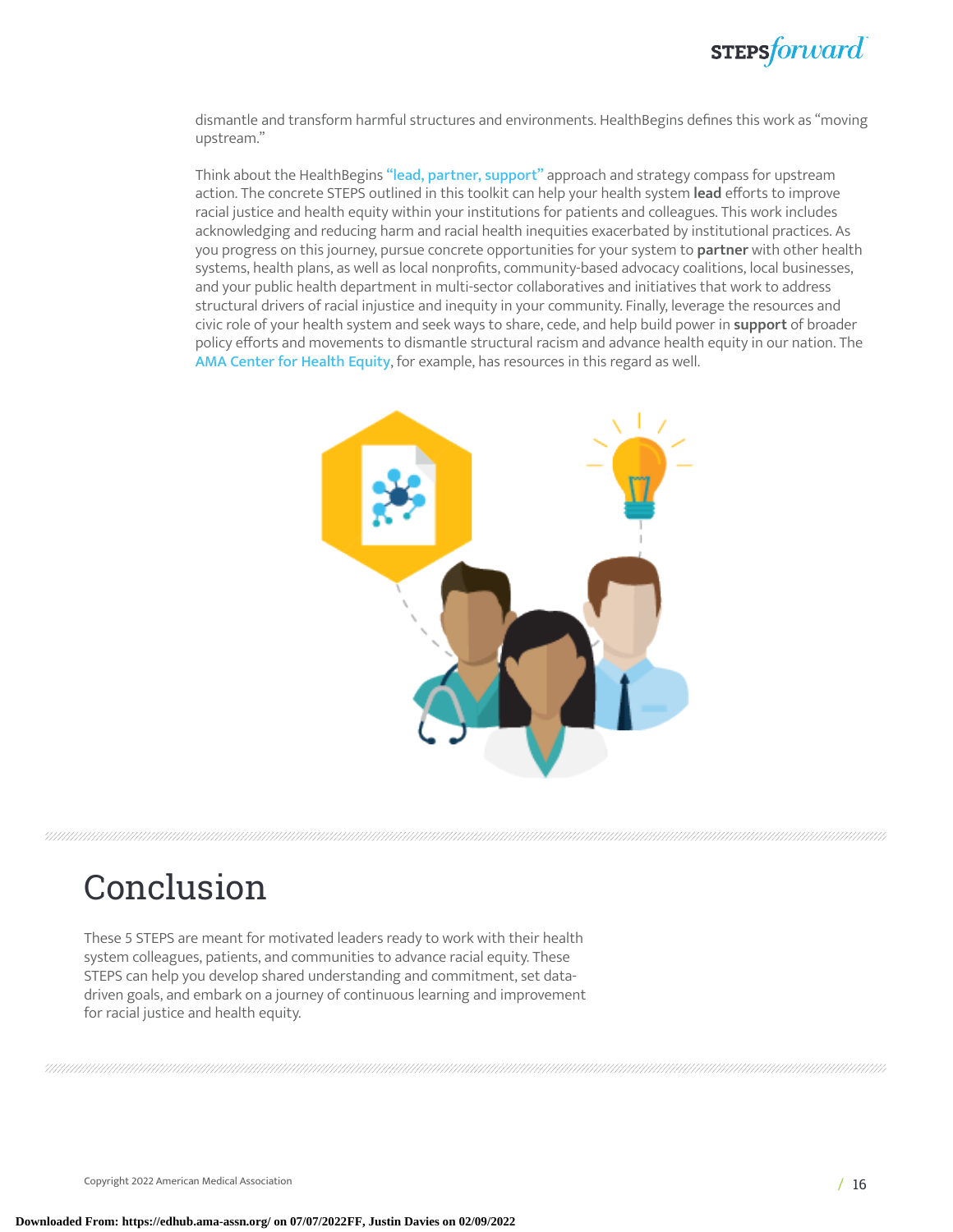AMA Pearls

- Before making a plan to improve racial equity, it's important for everyone in your health system to develop a better, shared understanding of racism and anti-racism. Recruit and support leaders and start or reinvigorate a crossdepartmental task force or council to move this work forward while avoiding tokenism.
- Identify 2 to 3 core racial equity-related measures that are meaningful to you, your health system, and your community based on current patient care-related priorities.
- Consider measures that seek to reduce racial inequities in access, quality of care, transitions of care, health-related social needs, and treatment outcomes.
- Always use REAL data to analyze care delivery and practice performance to identify disparities.

#### Further Reading **Journal Articles and Other Publications Race, racism, and equity: General**

- Learning for Justice (formerly Teaching Tolerance). Let's talk: discussing race, racism and other difficult topics with<br>Although the change of Angil 10, 2021 https://www.hampingfagineties.com/sites/default/files/general/77 students. Accessed April 10, 2021. [https://www.learningforjustice.org/sites/default/files/general/TT%20Difficult](https://www.learningforjustice.org/sites/default/files/general/TT%20Difficult%20Conversations%20web.pdf) [%20Conversations%20web.pdf](https://www.learningforjustice.org/sites/default/files/general/TT%20Difficult%20Conversations%20web.pdf)
- The Eliminating Disparities in Child and Youth Success Collaborative, the Coalition of Communities of Color, and All Hands Raised. Tool for organizational self-assessment related to racial equity. October 2013. Accessed April 10, 2021. [https://nhchc.org/wp-content/uploads/2019/08/organizational-self-assessment-related-to-racial](https://nhchc.org/wp-content/uploads/2019/08/organizational-self-assessment-related-to-racial-equity_oct-2013.pdf)[equity\\_oct-2013.pdf](https://nhchc.org/wp-content/uploads/2019/08/organizational-self-assessment-related-to-racial-equity_oct-2013.pdf)
- Jones K, Okun T. White supremacy culture. In: *Dismantling Racism: A Workbook for Social Change Groups*. ChangeWork; 2001. [http://www.cwsworkshop.org/PARC\\_site\\_B/dr-culture.html](http://www.cwsworkshop.org/PARC_site_B/dr-culture.html)
- Jones CP. Levels of racism: a theoretic framework and a gardener's tale. *Am J Public Health*. 2000;90(8):1212-1215. doi:<10.2105/ajph.90.8.1212>
- Wilkerson I. America's enduring caste system. *New York Times*. July 1, 2020. Updated January 21, 2021. Accessed April 12, 2021. <https://www.nytimes.com/2020/07/01/magazine/isabel-wilkerson-caste.html>
- Saad LF. Do the work: an anti-racist reading list. *The Guardian.* June 3, 2020. Accessed April 12, 2021. [https://](https://www.theguardian.com/books/booksblog/2020/jun/03/do-the-work-an-anti-racist-reading-list-layla-f-saad) [www.theguardian.com/books/booksblog/2020/jun/03/do-the-work-an-anti-racist-reading-list-layla-f-saad](https://www.theguardian.com/books/booksblog/2020/jun/03/do-the-work-an-anti-racist-reading-list-layla-f-saad)
- Kijakazi K, Schwabish J, Simms M. Racial inequities will grow unless we consciously work to eliminate them. Urban Wire: Race and Ethnicity, the blog of the Urban Institute. July 1, 2020. Accessed April 12, 2021. [https://www.urban.org/urban](https://www.urban.org/urban-wire/racial-inequities-will-grow-unless-we-consciously-work-eliminate-them)[wire/racial-inequities-will-grow-unless-we-consciously-work-eliminate-them](https://www.urban.org/urban-wire/racial-inequities-will-grow-unless-we-consciously-work-eliminate-them)

#### **Race, racism, and equity: Health care**

- American Medical Association. Organizational strategic plan to embed racial justice and advance health equity, 2021-2023. Accessed September 27, 2021. [https://www.ama-assn.org/system/files/2021-05/ama-equity-strategic](https://www.ama-assn.org/system/files/2021-05/ama-equity-strategic-plan.pdf)[plan.pdf](https://www.ama-assn.org/system/files/2021-05/ama-equity-strategic-plan.pdf)
- American Medical Association and Association of American Medical Colleges Center for Health Justice. Advancing health equity: a guide to language, narrative and concepts. 2021. Accessed November 16, 2021. [https://www.ama-assn.org/](https://www.ama-assn.org/system/files/ama-aamc-equity-guide.pdf) [system/files/ama-aamc-equity-guide.pdf](https://www.ama-assn.org/system/files/ama-aamc-equity-guide.pdf)
- Commonwealth Fund Task Force on Payment and Delivery System Reform. Advancing racial equity in health care. November 2020. Accessed September 27, 2021. [https://www.commonwealthfund.org/sites/default/files/2020-11/](https://www.commonwealthfund.org/sites/default/files/2020-11/CMWF_DSR_Task_Force_Equity.pdf) [CMWF\\_DSR\\_Task\\_Force\\_Equity.pdf](https://www.commonwealthfund.org/sites/default/files/2020-11/CMWF_DSR_Task_Force_Equity.pdf)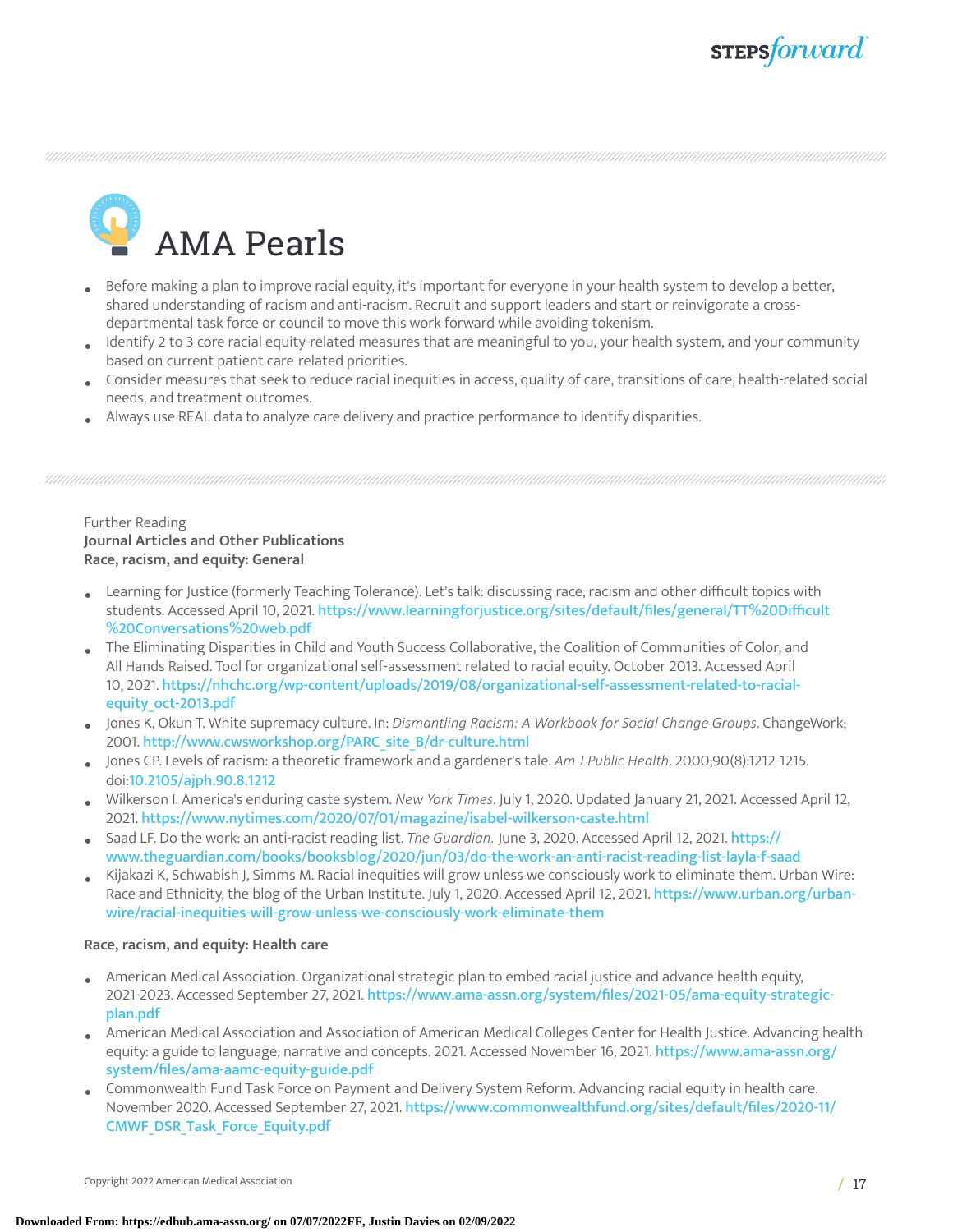

- Sivashanker K, Duong T, Resnick A, Eappen S. Health care equity: from fragmentation to transformation. *NEJM Catalyst*. September 1, 2020. Accessed September 27, 2021. <https://catalyst.nejm.org/doi/full/10.1056/CAT.20.0414>
- Sivashanker K, Gandhi TK. Advancing safety and equity together. *N Engl J Med*. 2020;382(4):301-303. doi:[10.1056/](10.1056/NEJMp1911700) [NEJMp1911700](10.1056/NEJMp1911700)
- Endo, JA. Addressing race in practice. Institute for Healthcare Improvement blog. September 27, 2016. Accessed April 10, 2021. <http://www.ihi.org/communities/blogs/addressing-race-in-practice>
- Williams JC. Double jeopardy? An empirical study with implications for the debates over implicit bias and intersectionality. *Harv J L & Gend*. 37;2014:185-242. [https://repository.uchastings.edu/faculty\\_scholarship/1278/](https://repository.uchastings.edu/faculty_scholarship/1278/)
- Southern Jamaica Plain Health Center. Liberation in the exam room: racial justice and equity in health care. Institute for Healthcare Improvement. Accessed April 12, 2021. [http://www.ihi.org/resources/Pages/Tools/Liberation-in-the-Exam-](http://www.ihi.org/resources/Pages/Tools/Liberation-in-the-Exam-Room-Racial-Justice-Equity-in-Health-Care.aspx)[Room-Racial-Justice-Equity-in-Health-Care.aspx](http://www.ihi.org/resources/Pages/Tools/Liberation-in-the-Exam-Room-Racial-Justice-Equity-in-Health-Care.aspx)
- Vaidya A. NYC Health + Hospitals drops use of two race-based clinical assessments. *MedCity News*. May 18, 2021. Accessed September 27, 2021. [https://medcitynews.com/2021/05/nyc-health-hospitals-drops-use-of-two-race-based-clinical](https://medcitynews.com/2021/05/nyc-health-hospitals-drops-use-of-two-race-based-clinical-assessments/)[assessments/](https://medcitynews.com/2021/05/nyc-health-hospitals-drops-use-of-two-race-based-clinical-assessments/)

#### **Other**

• AHRQ Quality Indicators Project Toolkit. Instructions: project charter. Agency for Healthcare Research and Quality (AHRQ). Accessed April 12, 2021. [https://www.ahrq.gov/sites/default/files/wysiwyg/professionals/systems/hospital/](https://www.ahrq.gov/sites/default/files/wysiwyg/professionals/systems/hospital/qitoolkit/d2-projectcharter.pdf) [qitoolkit/d2-projectcharter.pdf](https://www.ahrq.gov/sites/default/files/wysiwyg/professionals/systems/hospital/qitoolkit/d2-projectcharter.pdf)

#### **Videos and Webinars**

#### **Race, racism, and equity: General**

- Gross T. <sup>A</sup> 'forgotten history' of how the U.S. government segregated America. *NPR Fresh Air*. May 3, 2017. Accessed April 12, 2021. [https://www.npr.org/2017/05/03/526655831/a-forgotten-history-of-how-the-u-s-government-segregated](https://www.npr.org/2017/05/03/526655831/a-forgotten-history-of-how-the-u-s-government-segregated-america)[america](https://www.npr.org/2017/05/03/526655831/a-forgotten-history-of-how-the-u-s-government-segregated-america)
- ABC7 News Bay Area. What are structural, institutional and systemic racism? July 9, 2020. Accessed April 10, 2021. <https://www.youtube.com/watch?v=GtOOj5YvMyc>
- Race Forward YouTube page. Accessed April 12, 2021. <https://www.youtube.com/user/racialjustice>

#### **Race, racism, and equity: Health care**

- American Medical Association. Prioritizing Equity video series: The root cause & considerations for health care professionals. June 17, 2020. [https://www.ama-assn.org/delivering-care/health-equity/prioritizing-equity-video](https://www.ama-assn.org/delivering-care/health-equity/prioritizing-equity-video-series-root-cause-considerations-health)[series-root-cause-considerations-health](https://www.ama-assn.org/delivering-care/health-equity/prioritizing-equity-video-series-root-cause-considerations-health)
- American Medical Association. Prioritizing equity video series. [https://www.ama-assn.org/delivering-care/health](https://www.ama-assn.org/delivering-care/health-equity/prioritizing-equity-video-series-root-cause-considerations-health)[equity/prioritizing-equity-video-series-root-cause-considerations-health](https://www.ama-assn.org/delivering-care/health-equity/prioritizing-equity-video-series-root-cause-considerations-health)

#### **Websites**

#### **Race, racism, and equity: General**

- Smith D. The 10 R's of talking about race: how to have meaningful conversations. Net Impact. June 3, 2020. Accessed April 10, 2021. <https://www.netimpact.org/blog/talking-about-race>
- ThemPra Social Pedagogy. The learning zone model. Accessed April 10, 2021. [http://www.thempra.org.uk/social](http://www.thempra.org.uk/social-pedagogy/key-concepts-in-social-pedagogy/the-learning-zone-model/)[pedagogy/key-concepts-in-social-pedagogy/the-learning-zone-model/](http://www.thempra.org.uk/social-pedagogy/key-concepts-in-social-pedagogy/the-learning-zone-model/)
- The model's "comfort, stretch, panic" framework assumes that to learn and improve, we all have to venture out from our comfort zone, where familiar norms and practices remain unchallenged, into a learning zone, where we can make new discoveries. That's essential for racial health equity, which is a continuous learning process.
- Racial Healing and Reconciliation Project. The work. <http://www.racialrec.org/work/>

#### **Race, racism, and equity: Health care**

• American Medical Association. AMA Center for Health Equity. Accessed April 10, 2021. [https://www.ama-assn.org/](https://www.ama-assn.org/topics/ama-center-health-equity) [topics/ama-center-health-equity](https://www.ama-assn.org/topics/ama-center-health-equity)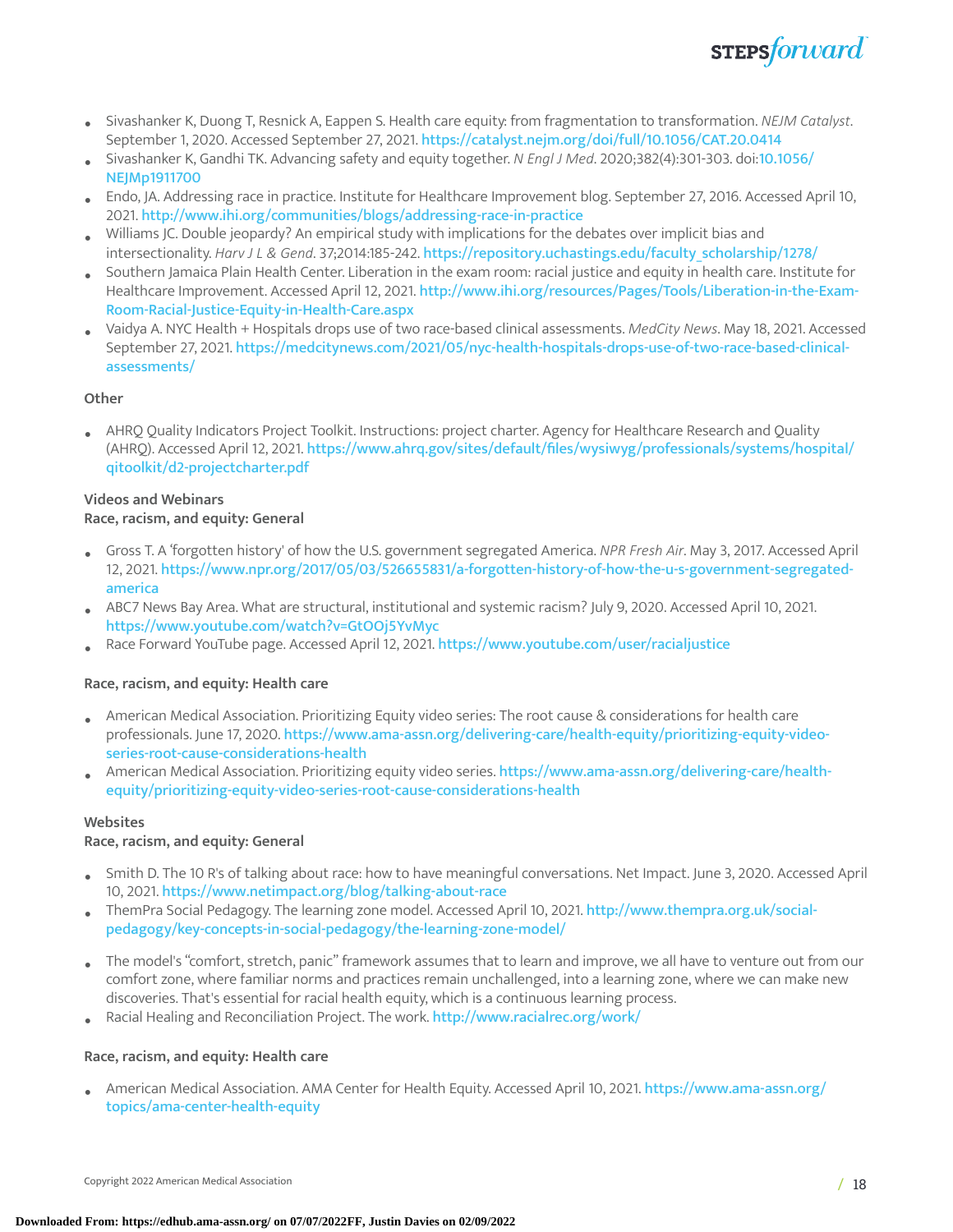

• Mount Sinai. <sup>A</sup> road map for action. July 2021. Accessed September 27, 2021. [https://www.mountsinai.org/about/](https://www.mountsinai.org/about/addressing-racism/road-map) [addressing-racism/road-map](https://www.mountsinai.org/about/addressing-racism/road-map)

# Article Information

**Disclaimer:** AMA STEPS Forward™ content is provided for informational purposes only, is believed to be current and accurate at the time of posting, and is not intended as, and should not be construed to be, legal, financial, medical, or consulting advice. Physicians and other users should seek competent legal, financial, medical, and consulting advice. AMA STEPS Forward™ content provides information on commercial products, processes, and services for informational purposes only. The AMA does not endorse or recommend any commercial products, processes, or services and mention of the same in AMA STEPS Forward™ content is not an endorsement or recommendation. The AMA hereby disclaims all express and implied warranties of any kind related to any third-party content or offering. The AMA expressly disclaims all liability for damages of any kind arising out of use, reference to, or reliance on AMA STEPS Forward™ content.

#### **About the AMA Professional Satisfaction and Practice Sustainability Group**

The AMA Professional Satisfaction and Practice Sustainability group is committed to making the patient–physician relationship more valued than paperwork, technology an asset and not a burden, and physician burnout a thing of the past. We are focused on improving—and setting a positive future path for—the operational, financial, and technological aspects of a physician's practice. To learn more, visit <https://www.ama-assn.org/practice-management>.

#### **About HealthBegins**

[HealthBegins](https://urldefense.com/v3/__https:/healthbegins.org/__;!!AI0rnoUB!ryqcdTnpAVoP_wt8z2hXDxPgusCrtu1YlqfaXMdH65t05gE2hMx0tEJlWi7o1polDPDc87E$) is a national, mission-driven consulting and training firm dedicated to improving the social and structural drivers of health equity for patients and communities. Founded by physicians and public health experts, HealthBegins provides strategic consulting, training and education, technical assistance, and advocacy to help vanguard health care, public health, and community organizations improve the "upstream" social, environmental, and economic conditions that make people sick, especially in historically marginalized communities. HealthBegins has emerged as a leading network for "Upstreamists"—health care professionals with the responsibility and skills to systematically integrate, transform, and lead clinical care and community health efforts to advance health equity. To learn more, visit [https://healthbegins.org/](https://urldefense.com/v3/__https:/healthbegins.org/__;!!AI0rnoUB!ryqcdTnpAVoP_wt8z2hXDxPgusCrtu1YlqfaXMdH65t05gE2hMx0tEJlWi7o1polDPDc87E$).

#### References:

- <span id="page-18-0"></span>1. World Health Organization. Social determinants of health: health equity. World Health Organization. Accessed January 13, 2022. [https://www.who.int/health-topics/social-determinants-of-health#tab=tab\\_3](https://www.who.int/health-topics/social-determinants-of-health#tab=tab_3)
- <span id="page-18-1"></span>2. Braveman P. What are health disparities and health equity? We need to be clear. Public Health Rep. 2014;**129 Suppl 2**:5–8
- <span id="page-18-2"></span>3. Hostetter M, Klein S. In focus: reducing racial disparities in health care by confronting racism. The Commonwealth Fund. September 27, 2018. Accessed September 27, 2021. [https://www.commonwealthfund.org/publications/2018/sep/](https://www.commonwealthfund.org/publications/2018/sep/focus-reducing-racial-disparities-health-care-confronting-racism) [focus-reducing-racial-disparities-health-care-confronting-racism](https://www.commonwealthfund.org/publications/2018/sep/focus-reducing-racial-disparities-health-care-confronting-racism)
- <span id="page-18-3"></span>4. Hecht B. Moving beyond diversity toward racial equity. Harvard Business Review. June 16, 2020. Accessed September 27, 2021. <https://hbr.org/2020/06/moving-beyond-diversity-toward-racial-equity>
- 5. Roberts LM, Mayo AJ. Toward-a-racially-just-workplace. Harvard Business Review. November 14, 2019. Accessed November 1, 2020. <https://hbr.org/2019/11/toward-a-racially-just-workplace>
- <span id="page-18-4"></span>6. Jones CP. Levels of racism: a theoretic framework and a gardener's tale. Am J Public Health. 2000;**90**(8):1212–1215. doi:<10.2105/ajph.90.8.1212>
- <span id="page-18-5"></span>7. Maybank A. The pandemic's missing data. New York Times. April 7, 2020. Accessed April 12, 2021. [https://](https://www.nytimes.com/2020/04/07/opinion/coronavirus-blacks.html) [www.nytimes.com/2020/04/07/opinion/coronavirus-blacks.html](https://www.nytimes.com/2020/04/07/opinion/coronavirus-blacks.html)
- <span id="page-18-6"></span>8. Polubriaginof FCG, Ryan P, Salmasian H, et al. Challenges with quality of race and ethnicity data in observational databases. J Am Med Inform Assoc. 2019;**26**(8-9):730–736. doi:<10.1093/jamia/ocz113>
- <span id="page-18-7"></span>9. Morse M, Finnegan A, Wispelwey B, Ford C. Will COVID-19 pave the way for progressive social policies? Insights from Critical Race Theory. Health Affairs Blog. July 2, 2020. doi: <10.1377/hblog20200630.184036>